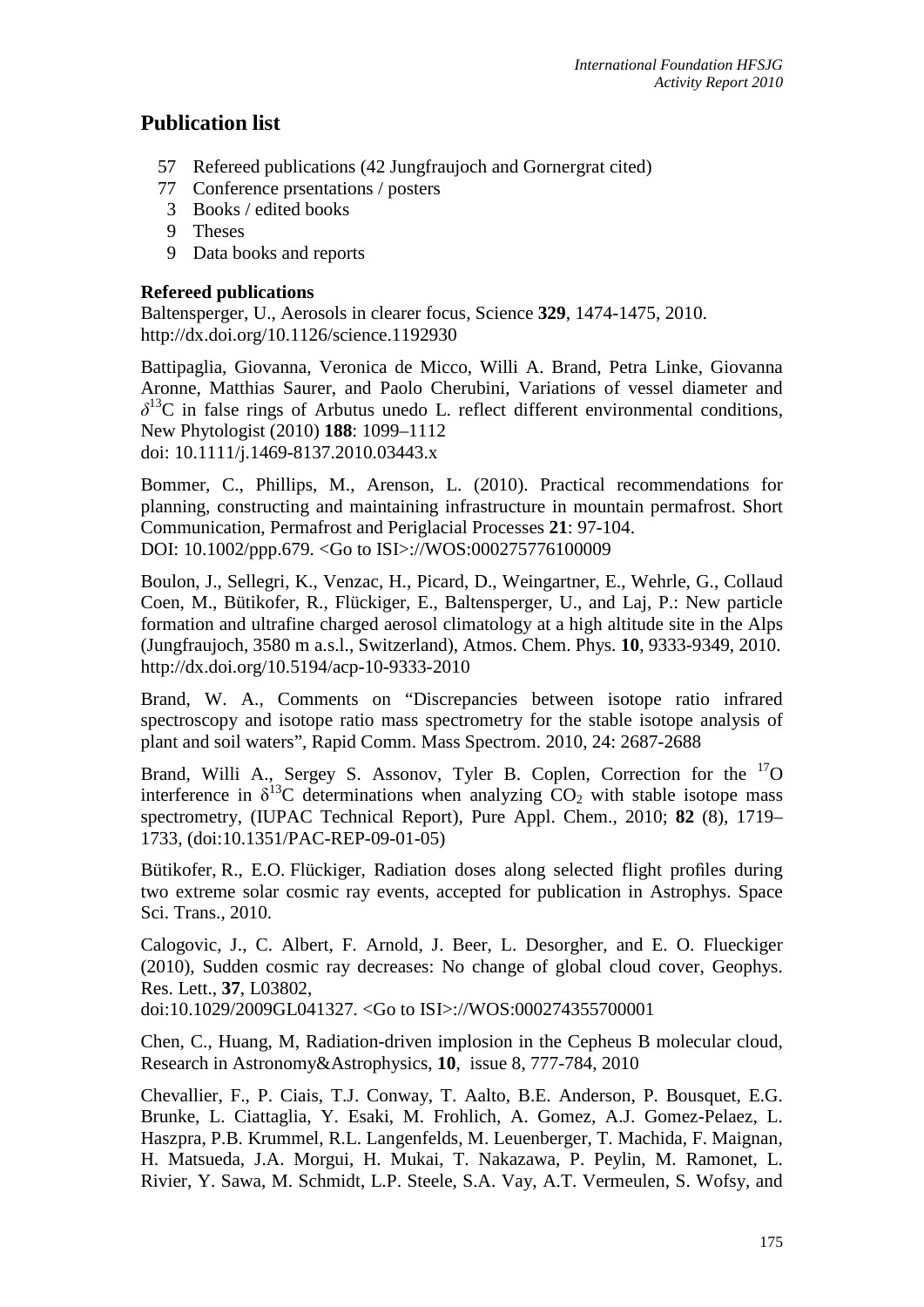D. Worthy,  $CO<sub>2</sub>$  surface fluxes at grid point scale estimated from a global 21 year reanalysis of atmospheric measurements, Journal of Geophysical Research-Atmospheres, **115,** 2010. <Go to ISI>://WOS:000284219100003

Chou, C., O. Stetzer, E. Weingartner, Z. Jurányi, Z. A. Kanji, and U. Lohmann: "Ice nuclei properties within a Saharan Dust Event at the Jungfraujoch", Atmospheric Chemistry and Physics Discussion, **10**, 23705-23738, 2010. http://www.atmos-chem-phys-discuss.net/10/23705/2010/acpd-10-23705-2010.html

Clémer, K., M. Van Roozendael, C. Fayt, F. Hendrick, C. Hermans, G. Pinardi, R.

Spurr, P. Wang, and M. De Mazière, Multiple wavelength retrieval of tropospheric aerosol optical properties from MAXDOAS measurements in Beijing, Atmos. Meas. Tech., **3**, 863–878, 2010.

http://www.atmos-meas-tech.net/3/863/2010/amt-3-863-2010.pdf

Collaud Coen, M. C., Weingartner, E., Apituley, A., Ceburnis, D., Fierz-Schmidhauser, R., Flentje, H., Henzing, J. S., Jennings, S. G., Moerman, M., Petzold, A., Schmid, O., and Baltensperger, U.: Minimizing light absorption measurement artifacts of the Aethalometer: evaluation of five correction algorithms, Atmos. Meas. Tech. **3**, 457-474, 2010.

http://dx.doi.org/10.5194/amt-3-457-2010

Corazza M., Bergamaschi, P., Vermeulen, A.T., Aalto, T., Haszpra, L., Meinhardt, F., O'Doherty, S., Thompson, R., Moncrieff, J., Popa, E., Steinbacher, M., Jordan, A., Dlugokencky, E.J., Brühl, C., Krol, M., Dentener, F., Inverse modelling of European N2O emissions: assimilating observations from different networks, Atmospheric Chemistry and Physics Discussions, **10**, 26319-26359, 2010.

http://www.atmos-chem-phys-discuss.net/10/26319/2010/acpd-10-26319-2010.html

de Laat, A.T.J., A.M.S. Gloudemans, H. Schrijver, I. Aben, Y. Nagahama, K. Suzuki, E. Mahieu, N.B. Jones, C. Paton-Walsh, N.M. Deutscher, D.W.T. Griffith, M. De Mazière, R. Mittelmeier, H. Fast, J. Notholt, M Palm, T. Hawat, T. Blumenstock, C. Rinsland, A.V. Dzhola, E.I. Grechko, A.M., Poberovskii, M.V. Makarova, J. Mellqvist, A. Strandberg, R. Sussmann, T. Borsdorff, and M. Rettinger, Validation of five years (2003-2007) of SCIAMACHY CO total column measurements using ground-based spectrometer observations, Atmos. Meas. Tech., **3**, 1457-1471, 2010; http://www.atmos-meas-tech.net/3/1457/2010/amt-3-1457-2010.pdf

Duchatelet P., P. Demoulin, F. Hase, R. Ruhnke, W. Feng, M. P. Chipperfield, P. F. Bernath, C. D. Boone, K. A. Walker, E. Mahieu, Hydrogen fluoride total and partial column time series above the Jungfraujoch from long-term FTIR measurements: Impact of the line-shape model, characterization of the error budget and seasonal cycle, and comparison with satellite and model data, J. Geophys. Res., **115**, D22306, doi10.1029/2010JD014677, 2010a.

http://www.agu.org/pubs/crossref/2010/2010JD014677.shtml

Duplissy, J., P. F. DeCarlo, J. Dommen, M. R. Alfarra, A. Metzger, I. Barmpadimos, A. S. H. Prevot, E. Weingartner, T. Tritscher, M. Gysel, A. C. Aiken, J. L. Jimenez, M. R. Canagaratna, D. R. Worsnop, D. R. Collins, J. Tomlinson, and U. Baltensperger (2010), Relating hygroscopicity and composition of organic aerosol particulate matter, Atmos. Chem. Phys. Discuss. **10**, 19309-19341, 2010. http://dx.doi.org/10.5194/acpd-10-19309-2010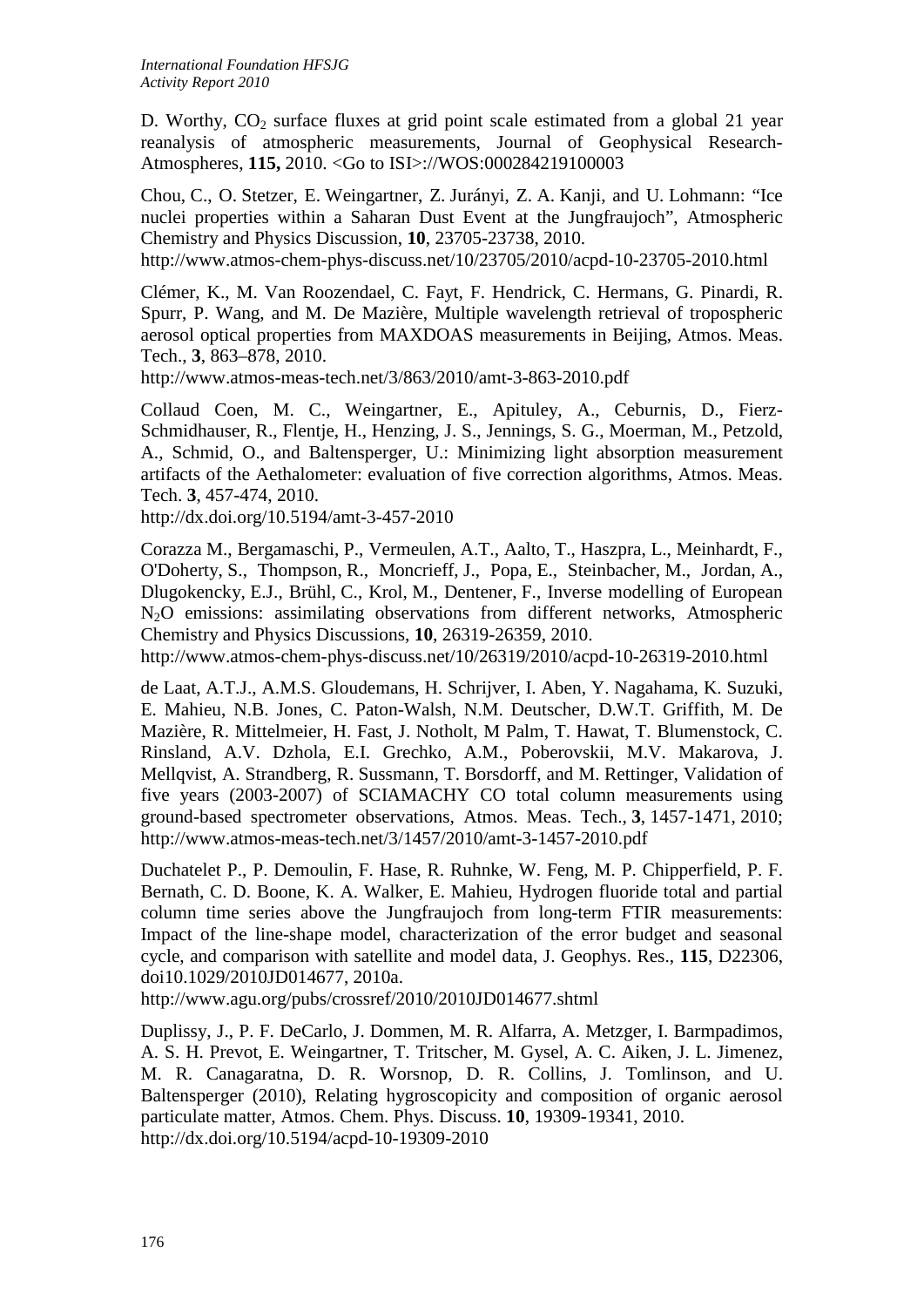Ebert, M., A. Worringen, N. Benker, S. Mertes, E. Weingartner, and S. Weinbruch, Chemical composition and mixing-state of ice residuals sampled within mixed phase clouds, Atmos. Chem. Phys. Discuss. **10**, 23865-23894, 2010. http://dx.doi.org/10.5194/acpd-10-23865-2010

Fierz-Schmidhauser, R., Zieger, P., Gysel, M., Kammermann, L., DeCarlo, P. F., Baltensperger, U., and Weingartner, E.: Measured and predicted aerosol light scattering enhancement factors at the high alpine site Jungfraujoch, Atmos. Chem. Phys. **10**, 2319-2333, 2010.

http://dx.doi.org/10.5194/acp-10-2319-2010

Fierz-Schmidhauser, R., Zieger, P., Wehre, G., Jefferson, A., Ogren, J. A., Baltensperger, U., and Weingartner, E.: Measurement of relative humidity dependent light scattering of aerosols, Atmos. Meas. Tech. **3**, 39-50, 2010. http://dx.doi.org/10.5194/amt-3-39-2010

Gilge S., Plass-Duelmer, C., Fricke, W., Kaiser, A., Ries, L., Buchmann, B., Steinbacher, M., Ozone, Carbon monoxide and Nitrogen oxides time series at four Alpine GAW mountain stations in Central Europe, Atmospheric Chemistry and Physics, **10**, 12295-12316, 2010.

http://www.atmos-chem-phys.net/10/12295/2010/acp-10-12295-2010.html

Hendrick, F., J.-P. Pommereau, F. Goutail, R. D. Evans, D. Ionov, A. Pazmino, E. Kyrö, G. Held, P. Eriksen, V. Dorokhov, M. Gil, and M. Van Roozendael, NDACC UV-visible total ozone measurements: Improved retrieval and comparison with correlative satellite and ground-based observations, Atmos. Chem. Phys. Discuss., **10**, 20405-20460, 2010.

http://www.atmos-chem-phys-discuss.net/10/20405/2010/acpd-10-20405-2010.pdf

Huss, M., Hock, R., Bauder, A. and Funk, M., The 100-year glacier mass changes in the Swiss Alps linked to the Atlantic Multidecadal Oscillation. Geophysical Research Letters, **37**, L10501, 2010, DOI:10.1029/2010GL042616. http://dx.doi.org/10.1029/2010GL042616

Irie, H., H. Takashima, Y. Kanaya, K. F. Boersma, L. Gast, F. Wittrock, D. Brunner, Y. Zhou, and M. Van Roozendael, Eight-component retrievals from ground-based MAX-DOAS observations, submitted to Atmos. Meas. Tech. (2010)

Jurányi, Z., Gysel, M., Weingartner, E., DeCarlo, P. F., Kammermann, L., and Baltensperger, U.: Measured and modelled cloud condensation nuclei concentration at the high alpine site Jungfraujoch, Atmos. Chem. Phys. **10**, 7891-7906, 2010. http://dx.doi.org/10.5194/acp-10-7891-2010

Kammermann, L., Gysel, M., Weingartner, E., and Baltensperger, U.: 13-month climatology of the aerosol hygroscopicity at the free tropospheric site Jungfraujoch (3580 m a.s.l.), Atmos. Chem. Phys. **10**, 10717-10732, 2010. http://dx.doi.org/10.5194/acp-10-10717-2010

Kong, Shuo,Wu, Yuefang, Inclination-angle of the outflow in IRAS 05553+1631: A method to correct the projection effect, accepted by the Monthly Notices of the Royal Astronomical Society, http://adsabs.harvard.edu/abs/2010arXiv1012.3268K

Levin, I., Naegler, T., Kromer, B., Cuevas, E., Diehl, M., Francey, R., Gomez-Pelaez, A.J., Schäfer, A., Steele, L.P., Wagenbach, D., Weller, R., and Worthy, D.E.,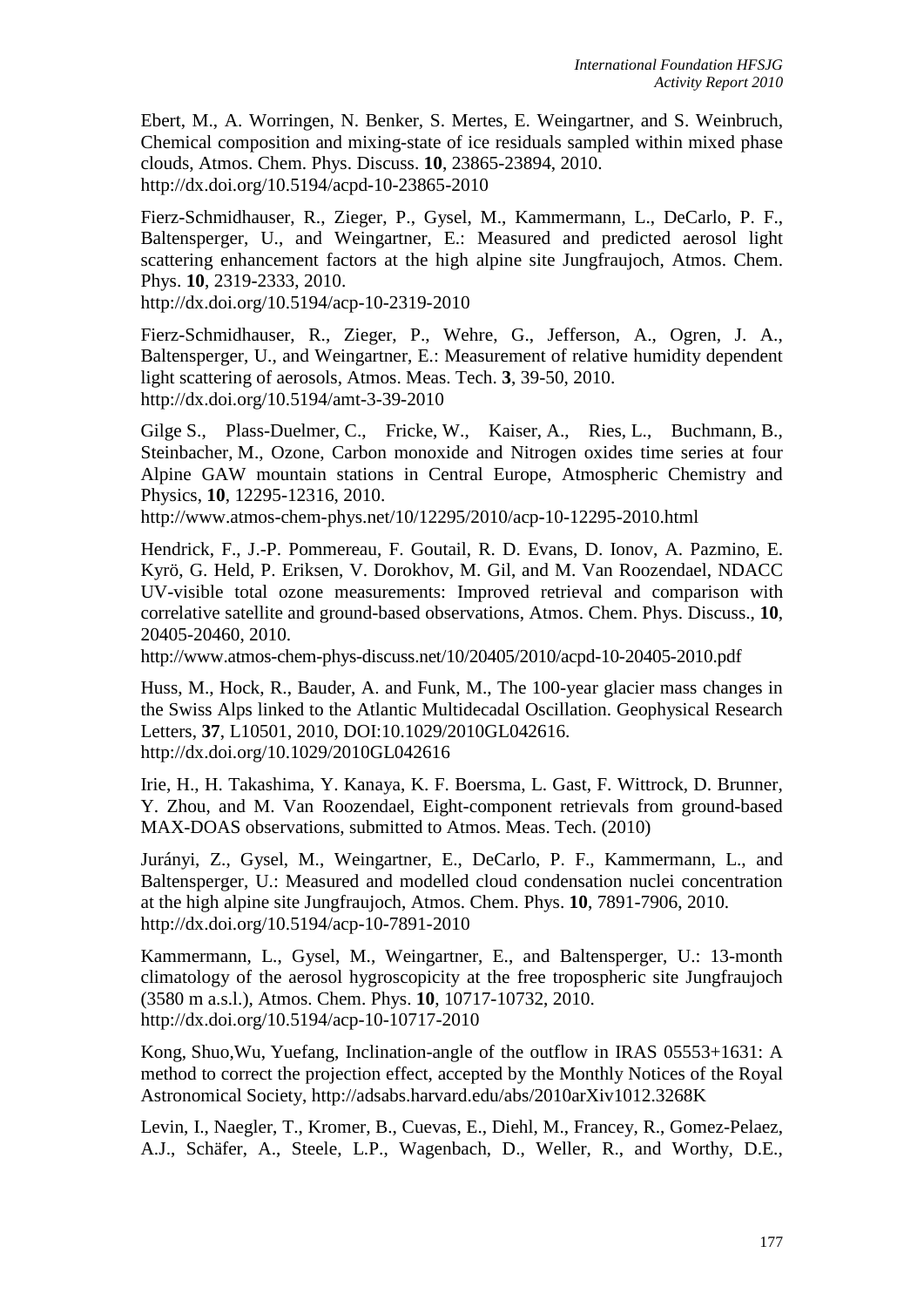Observations and modelling of the global distribution and long-term trend of atmospheric 14CO2. Tellus **62B**, 26-46, 2010 doi: 10.1111/j*.*1600-0889.2009.00446.x.

Liu, D., Flynn, M., Gysel, M., Targino, A., Crawford, I., Bower, K., Choularton, T., Juranyi, Z., Steinbacher, M., Hueglin, C., Curtius, J., Kampus, M., Petzold, A., Weingartner, E., Baltensperger, U., Coe, H., Single particle characterization of black carbon aerosols at a tropospheric alpine site in Switzerland. Atmospheric Chemistry and Physics, **10**, 7389-7407, 2010.

http://www.atmos-chem-phys.net/10/7389/2010/acp-10-7389-2010.html

Lloyd J, Patiño S, Paiva RQ, Nardoto GB, Quesada CA, Santos AJB, Baker TR, Brand WA, Hilke I, Geilmann H, Raessler M, Luizão FJ, Martinelli LA and Mercado LM, Optimisation of photosynthetic carbon gain and within-canopy gradients of associated foliar traits for Amazon forest trees. Biogeosciences 2010; **7**: 1833–1859, doi:10.5194/bg-7-1833-2010

Loyola, D. G., M. E. Koukouli, P. Valks, D. S. Balis, N. Hao, M. Van Roozendael, R. J. D. Spurr, W. Zimmer, S. Kiemle, C. Lerot, J-C. Lambert, The GOME-2 Total Column Ozone Product: 1 Retrieval Algorithm and Ground-Based Validation, accepted for publication in J. Geophys. Res. (2010).

Lüthi, M., and Bauder, A., Analysis of Alpine glacier length change records with a macroscopic glacier model. Geographica Helvetica, **65(2)**, 92-102, 2010.

Lüthi, M., Bauder, A. and Funk, M., Volume change reconstruction of Swiss glaciers from length change data. Journal of Geophysical Research, **115**, F04022, 2010, DOI:10.1029/2010JF001695.

http://dx.doi.org/10.1029/2010JF001695

Manninen, H. E., Nieminen, T., Asmi, E., Gagné, S., Häkkinen, S., Lehtipalo, K., Aalto, P., Vana, M., Mirme, A., Mirme, S., Hõrrak, U., Plass-Dülmer, C., Stange, G., Kiss, G., Hoffer, A., Töro, N., Moerman, M., Henzing, B., de Leeuw, G., Brinkenberg, M., Kouvarakis, G. N., Bougiatioti, A., Mihalopoulos, N., O'Dowd, C., Ceburnis, D., Arneth, A., Svenningsson, B., Swietlicki, E., Tarozzi, L., Decesari, S., Facchini, M. C., Birmili, W., Sonntag, A., Wiedensohler, A., Boulon, J., Sellegri, K., Laj, P., Gysel, M., Bukowiecki, N., Weingartner, E., Wehrle, G., Laaksonen, A., Hamed, A., Joutsensaari, J., Petäjä, T., Kerminen, V.-M., and Kulmala, M.: EUCAARI ion spectrometer measurements at 12 European sites – analysis of new particle formation events, Atmos. Chem. Phys. **10**, 7907-7927, 2010. http://dx.doi.org/10.5194/acp-10-7907-2010

Pellicciotti, F., Bauder, A. and Parola, M., Effect of glaciers on streamflow trends in the Swiss Alps. Water Resources Research, **46(10)**, W10522, 2010, DOI:10.1029/2009WR009039.

http://dx.doi.org/10.1029/2009WR009039

Peters, W., M. C. Krol, G. R. van der Werf, S. Houwelings, C. D. Jones, J. Hughes, K. Schaefer, K. A. Masarie, A. R. Jacobson, J. B. Miller, C. H. Cho, M. Ramonet, M. Schmidt, L. Ciattaglia, F. Apadula, D. Heltai, F. Meinhardt, A. G. di Sarra, S. Piacentino, D. Sferlazzo, T. Aalto, J. Hatakka, J. Ström , L . Haszpra, H. A. J. Meijer, S. van der Laan, R. E. M. Neubert, A. Jordan, X. Rodó, J.-A. Morguí, A. T. Vermeulen, E. Popa, K. Rozanski, M. Zimnoch, A. C. Manning, M. Leuenberger, C. Uglietti, A. J. Dolman, P. Ciais, M. Heimann and P. P. Tans, Seven years of recent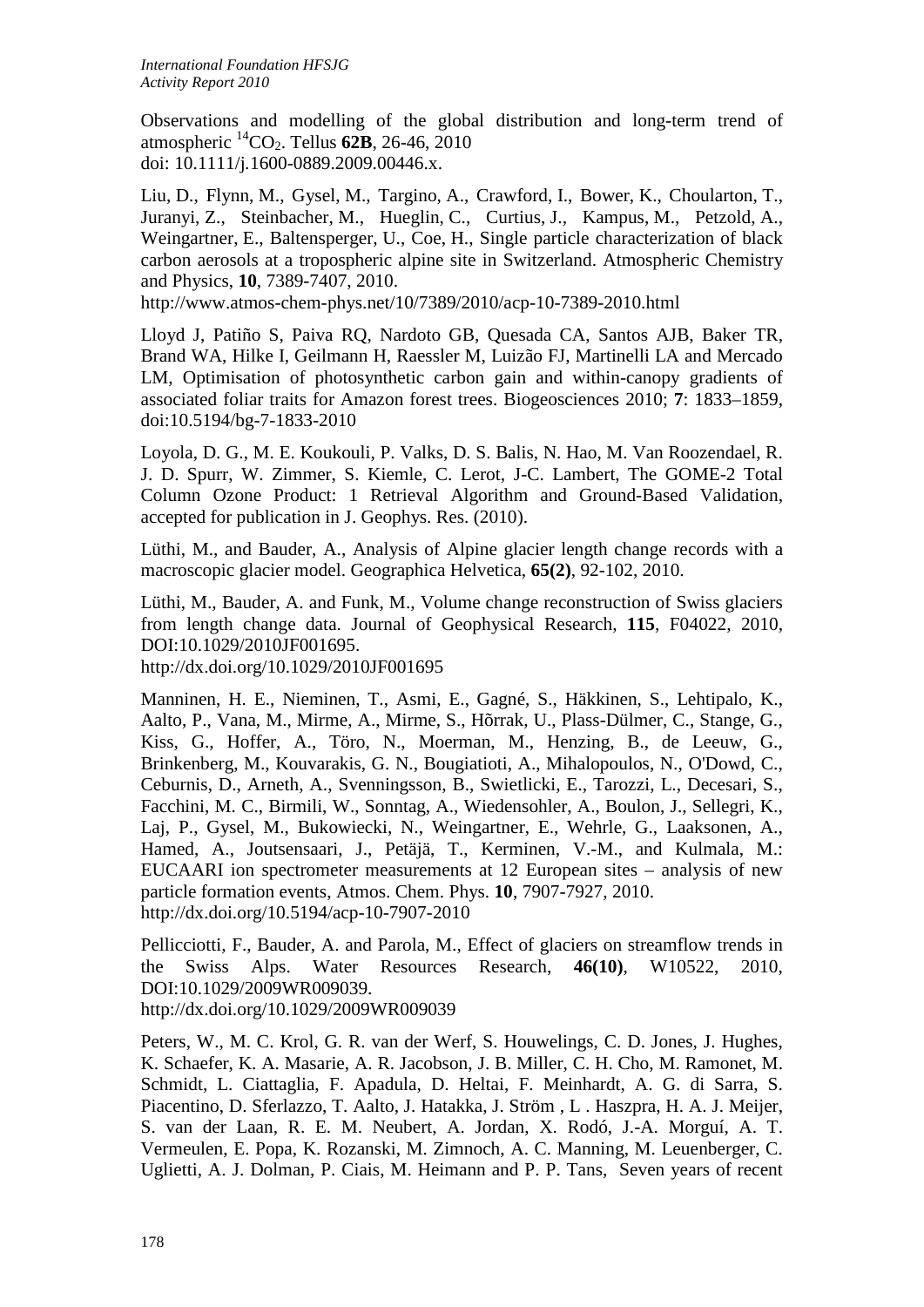European net terrestrial carbon dioxide exchange contrained by atmospheric observations, Global Change Biology (2010) **16**, 1317-1337, doi : 10.1111/j.1365- 2486.2009.02078.x

http://onlinelibrary.wiley.com/doi/10.1111/j.1365-2486.2009.02078.x/abstract

Qi, Haiping, Manfred Gröning, Tyler B. Coplen, Bryan Buck, Stanley J. Mroczkowski, Willi A. Brand, Heike Geilmann, and Matthias Gehre, Novel silver tubing method for quantitative introduction of water into high temperature conversion systems for stable hydrogen and oxygen isotopic measurements, Rapid Comm. Mass Spectrom. 2010; **24**: 1821-18277

(http://www3.interscience.wiley.com/journal/123491150/abstract)

Quesada CA, Lloyd J, Schwarz M, Patiño S, Baker TR, Czimczik C, Fyllas NM, Martinelli L, Nardoto GB, Schmerler J, Santos AJB, Hodnett MG, Herrera R, Luizão FJ, Arneth A, Lloyd G, Dezzeo N, Hilke I, Kuhlmann I, Raessler M, Brand WA, Geilmann H, Moraes Filho JO, Carvalho FP, Araujo Filho RN, Chaves JE, Cruz Junior OF, Pimentel TP and Paiva R Variations in chemical and physical properties of Amazon forest soils in relation to their genesis. Biogeosciences 2010, **7**:1515-1542

Riesen, P., Sugiyama, S and Funk, M., The influence of the presence and drainage of an ice-marginal lake on the ice flow of Gornergletscher, Switzerland. Journal of Glaciology, **56(196)**, 278-286, 2010.

http://www.igsoc.org/journal/56/196/t09J112.pdf

Rigby, M. Mühle, J., Miller, B. R., Prinn R. G., Krummel, P. B., Steele, L. P., Fraser, P. J., Salameh, P. K., Harth, C. M., Weiss, R. F., Greally, B. R., O'Doherty, S., Simmonds, P. G., Vollmer, M. K., Reimann, S., Kim, K., Kim, K. R., Wand, H. J., Dluogencky, E. J., Dutton, G. S., Elkins, J. W., History of atmospheric SF6 from 1973 – 2008, Atmos. Chem. Phys. **10**, 10305 – 10320. http://www.atmos-chem-phys.net/10/10305/2010/acp-10-10305-2010.pdf

Röckmann, Thomas, Catalina X. Gómez Álvarez, Sylvia Walter, Carina van der Veen, Adam G. Wollny, Sachin Gunthe, Günther Helas, Ulrich Pöschl, Frank Keppler, Markus Greule and Willi A. Brand, Isotopic composition of  $H_2$  from wood burning: Dependency on combustion efficiency, moisture content and δD of local precipitation, J. Geophys. Research **115** (2010), D17308, 1-11 (doi:10.1029/2009JD013188)

Roscoe, H.K., M. Van Roozendael, C. Fayt, A. du Piesanie, N. Abusallah, C. Adams, M. Akrami, I. Alonso Calvo, A. Cede, J. Chong, K. Clemer, U. Friess, M. Gil Ojeda, F. Goutail, R. Graves, A. Griesfeller, K. Grossmann, G. Hemerijckx, F. Hendrick, J. Herman, C. Hermans, H. Irie, Y. Kanaya, K. Kreher, P. Johnston, R. Leigh, A. Merlaud, G. H. Mount, M. Navarro, H. Oetjen, A. Pazmino, E. Peters, G. Pinardi, O. Puentedura, A. Richter, A. Schönhardt, R. Shaiganfar, E. Spinei, K. Strong, H. Takashima, T. Vlemmix, M. Vrekoussis, T. Wagner, F. Wittrock, M. Yela, S. Yilmaz, F. Boersma, J. Hains, M. Kroon, A. Piters, Intercomparison of slant column measurements of  $NO<sub>2</sub>$  and  $O<sub>4</sub>$  by MAX-D0AS and zenith-sky UV and visible spectrometers, Atmos. Meas. Tech., **3**, 1629-1646, 2010.

http://www.atmos-meas-tech.net/3/1629/2010/amt-3-1629-2010.pdf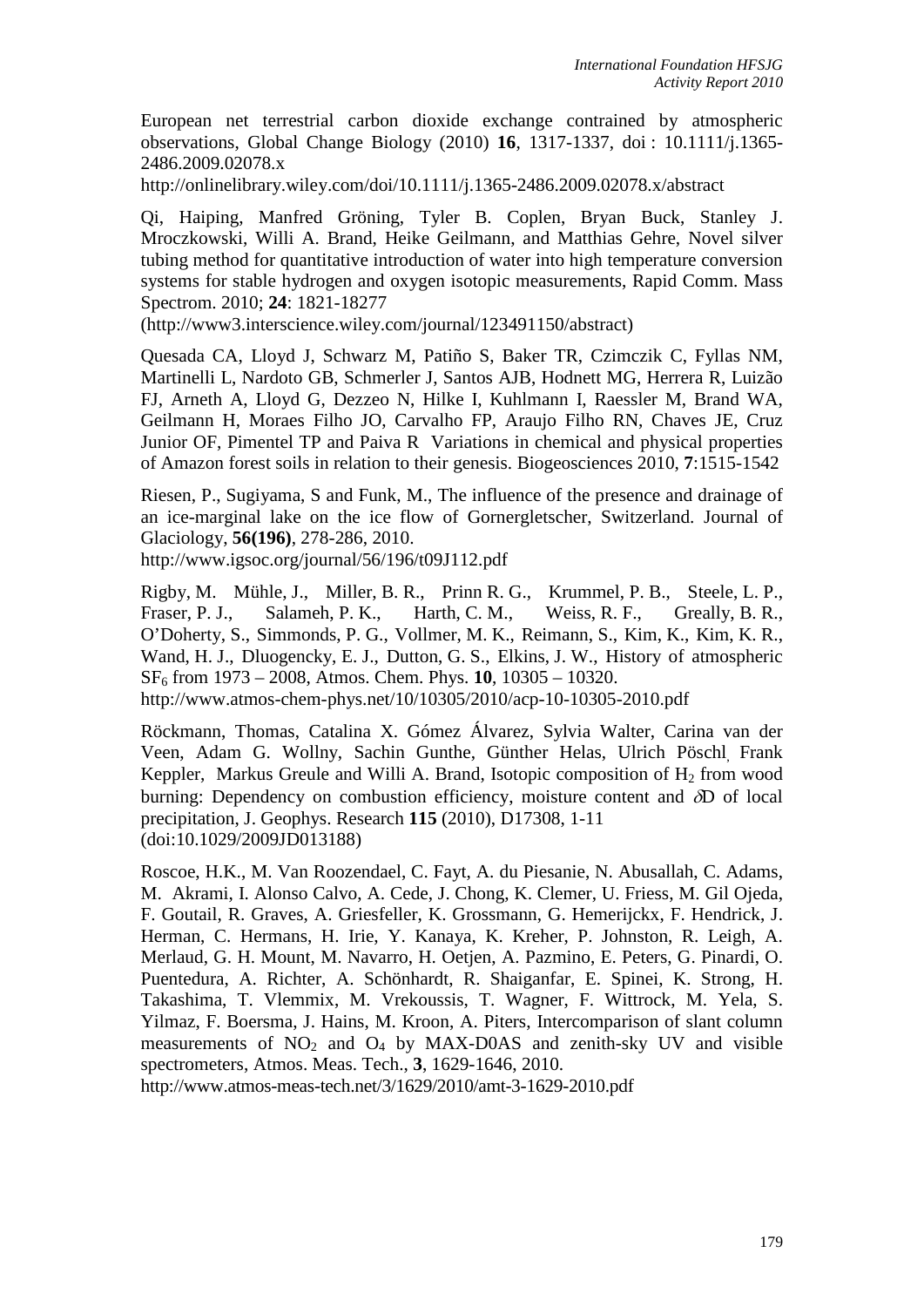Roux, P.F., Walter, F., Riesen, P., Sugiyama, S and Funk, M., Observation of surface seismic activity changes of an alpine glacier during a glacier-dammed lake outburst. Journal of Geophysical Research, **115(F3)**, F03014, 2010, DOI:10.1029/2009JF001535.

http://dx.doi.org/10.1029/2009JF001535

Ruckstuhl A.F., Henne, S., Reimann, S., Steinbacher, M., Buchmann, B., Hueglin, C., Robust extraction of baseline signal of atmospheric trace species using local regression, Atmospheric Measurement Techniques Discussions, **3**, 5589-5612, 2010. http://www.atmos-meas-tech-discuss.net/3/5589/2010/amtd-3-5589-2010.html

Spracklen, D. V., K. S. Carslaw, J. Merikanto, G. W. Mann, C. L. Reddington, S. Pickering, J. A. Ogren, E. Andrews, U. Baltensperger, E. Weingartner, M. Boy, M. Kulmala, L. Laakso, H. Lihavainen, N. Kivekas, M. Komppula, N. Mihalopoulos, G. Kouvarakis, S. G. Jennings, C. O'Dowd, W. Birmili, A. Wiedensohler, R. Weller, J. Gras, P. Laj, K. Sellegri, B. Bonn, R. Krejci, A. Laaksonen, A. Hamed, A. Minikin, R. M. Harrison, R. Talbot, and J. Sun (2010), Explaining global surface aerosol number concentrations in terms of primary emissions and particle formation, Atmos. Chem. Phys. **10,** 4775-4793, 2010.

http://dx.doi.org/10.5194/acp-10-4775-2010

Stohl, A., J. Kim, S. Li, S. O'Doherty, J. Mühle, P. K. Salameh, T. Saito, M. K. Vollmer, D. Wan, R. F. Weiss, B. Yao, Y. Yokouchi, L. X. Zhou, 2010. Hydrochlorofluorocarbon and hydrofluorocarbon emissions in East Asia determined by inverse modeling, Atmos. Chem. Phys., **10**, 3545 – 3560. http://www.atmos-chem-phys.net/10/3545/2010/acp-10-3545-2010.pdf

Sugiyama, S., Bauder, A., Riesen, P. and Funk, M., Surface ice motion deviating toward the margins during speed-up events at Gornergletscher, Switzerland. Journal of Geophysical Research, **115(F3)**, F03010, 2010, DOI:10.1029/2009JF001509. http://dx.doi.org/10.1029/2009JF001509

Theys, N., M. Van Roozendael, F. Hendrick, I. De Smedt, Q. Errera, A. Richter, M. Begoin, X. Yang and M. De Mazière, Global observations of BrO in the troposphere using GOME-2 satellite data, Atmos. Chem. Phys. Discuss., **10**, 28635-28685, 2010. http://www.atmos-chem-phys-discuss.net/10/28635/2010/acpd-10-28635-2010.pdf

Tuzson, B., Henne, S., Brunner, D., Steinbacher, M., Mohn, J., Buchmann, B. and Emmenegger, L. (2010). Continuous isotopic composition measurements of tropospheric CO2 at Jungfraujoch (3580ma.s.l.), Switzerland: real-time observation of regional pollution events. Atmos. Chem. Phys. Discuss. **10**: 24563–24593, doi:10.5194/acpd-10-24563-2010.

http://www.atmos-chem-phys-discuss.net/10/24563/2010/acpd-10-24563-2010.pdf

Vigano, I., T. Röckmann, R. Holzinger, F. Keppler, M. Greule, W.A. Brand, H. Geilmann, H. van Weelden, Water drives the deuterium content of the methane emitted from plants, Geochimica et Cosmochimica Acta **74** (2010) 3865–3873 (http://dx.doi.org/10.1016/j.gca.2010.03.030)

Walter, F., Dreger, D.S., Clinton, J.F., Deichmann, N. and Funk, M., Evidence for near-horizontal tensile faulting at the base of Gornergletscher, a Swiss alpine glacier. Bulletin of the Seismological Society of America, **100(2)**, 458-472, 2010. http://bssa.geoscienceworld.org/cgi/content/abstract/100/2/458?stoc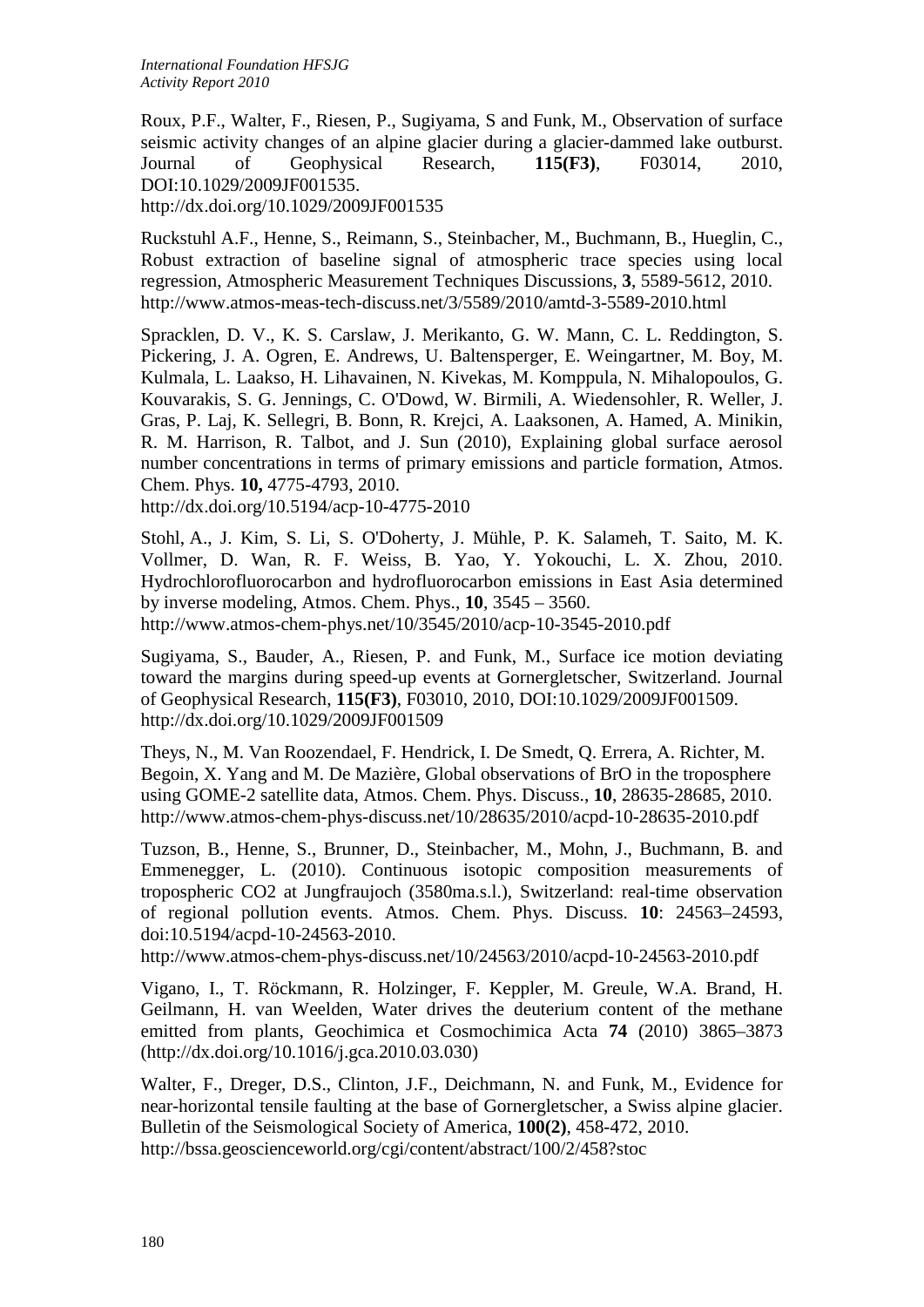Wendeberg, Magnus and Willi A. Brand, "Isotope ratio mass spectrometry (IRMS) of light elements (C, H, O, N, S): The principles and characteristics of the IRMS instrument" in Encyclopedia of Mass Spectrometry Vol 5, ed. Diane Beauchemin and Dwight E. Matthews, Elsevier, Amsterdam (2010), pp 739-748; ISBN-13: 978-0080438047;

Werder, M.A., Schuler, T.V. and Funk, M., Short term variations of tracer transit speed on alpine glaciers. The Cryosphere, **4**, 381-396, 2010. http://www.the-cryosphere.net/4/381/2010/tc-4-381-2010.html

Xiao, X., R. G. Prinn, P. J. Fraser, P. G. Simmonds, R. F. Weiss, S. O'Doherty, B. R. Miller, P. K. Salameh, C. M. Harth, P. B. Krummel, L. W. Porter, J. Mühle, B. R. Greally, D. Cunnold, R. Wang, S. A. Montzka, J. W. Elkins, G. S. Dutton, T. M. Thompson, J. H. Butler, B. D. Hall, S. Reimann, M. K. Vollmer, F. Stordal, C. Lunder, M. Maione, J. Arduini, and Y. Yokouchi, 2010. Optimal estimation of the surface fluxes of methyl chloride using a 3-D global chemical transport model, Atmos. Chem. Phys., **10**, 5515-5533.

http://www.atmos-chem-phys.net/10/5515/2010/acp-10-5515-2010.pdf

Xu, J.L., Wang, J.J., Submillimeter/millimeter observations of the high-mass star forming region IRAS22506+5944, Research in Astronomy and Astrophysics, **10**, issue 2, pp. 151-158 (2010)

Xu, Jin-Long, Wang, Jun-Jie, Miller, Martin Submillimeter/millimeter observations of the molecular clouds associated with the Tycho' Supernova Remnant, http://adsabs.harvard.edu/abs/2010arXiv1012.2918X

Yver, C., Pison, I., Fortems-Cheiney, A., Schmidt, M., Bousquet, P., Ramonet, M., Jordan, A., Søvde, A., Engel, A., Fisher, R., Lowry, D., Nisbet, E., Levin, I., Hammer, S., Necki, J., Bartyzel, J., Reimann, S., Vollmer, M. K., Steinbacher, M., Aalto, T., Maione, M., Arduini, I., O'Doherty, S., Grant, A., Sturges, W., Lunder, C. R., Privalov, V., Paramonova, N., A new estimation of the recent tropospheric molecular hydrogen budget using atmospheric observations and variational inversion, Atmos. Chem. Phys. Discuss., 10, 28963-29005, 2010. http://www.atmos-chem-phys-discuss.net/10/28963/2010/acpd-10-28963-2010.pdf

Zander, R., P. Duchatelet, E. Mahieu, P. Demoulin, G. Roland, C. Servais, J. Vander Auwera, A. Perrin, C.P. Rinsland, and P. Crutzen, Formic acid above the Jungfraujoch during 1985-2007: observed variability, seasonality, but no long-term background evolution, Atmos. Chem. Phys., **10**, 10047-10065, doi:10.5194/acp-10- 10047-2010, 2010.

http://www.atmos-chem-phys.net/10/10047/2010/acp-10-10047-2010.pdf

## **Conference presentations / Posters**

Baltensperger, U.: Determination of physical and chemical properties of volcanic ash aerosol in the context of the FP6 projects EUSAAR, EARLINET and EUCAARI, AERONET II Workshop, Brussels, Belgium, June 30 – July 1, 2010. http://www.aero-net.info/

Baltensperger, U.: In-situ measurements of physical and chemical properties of the volcanic ash aerosol from the Eyjafjoll volcano eruption, European Geosciences Union, General Assembly 2010, Vienna, Austria, May 2-7, 2010. http://meetings.copernicus.org/egu2010/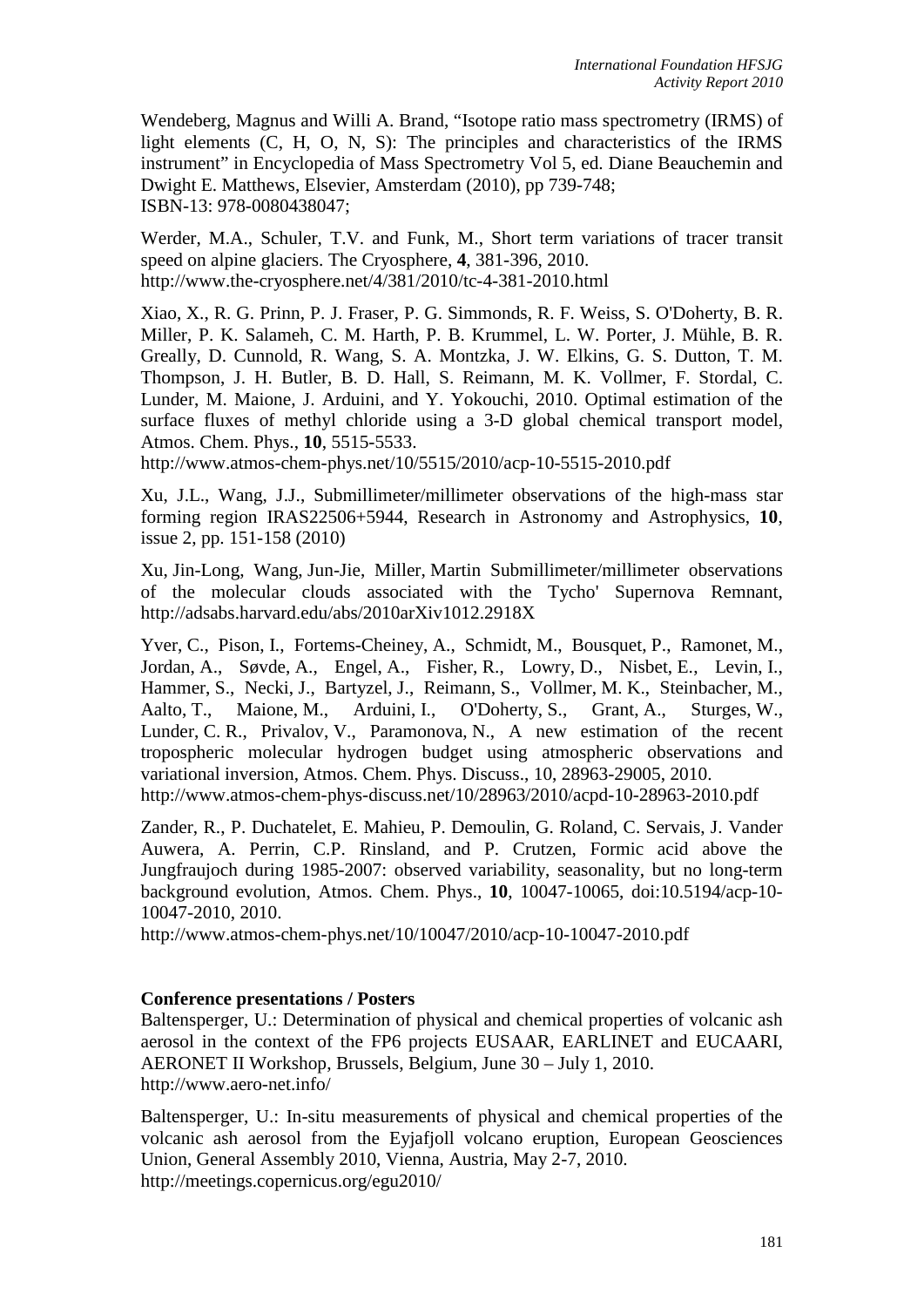Baltensperger, U.: Influence of physico-chemical properties on aerosol-cloud interaction: results from the high elevation site Jungfraujoch and the PSI smog chamber, Telluride Workshop, Telluride, USA, August 2-6, 2010. http://www.telluridescience.org/

Baltensperger, U.: Mountain sites as an important infrastructure for the impact assessment of volcanic ash, Symposium on Atmospheric Chemistry and Physics at Mountain Sites, Interlaken, June 8-10 2010. http://acp.scnat.ch/e/news/events/2010/

Baltensperger, U.: Physical and chemical properties of the volcanic ash aerosol from the Eyjafjoll volcano eruption. American Geophysical Union, San Francisco, CA, USA, December 13-17, 2010.

Baltensperger, U.: Physical and chemical properties of the volcanic ash aerosol from the Eyjafjoll volcano eruption. International Aerosol Conference, Helsinki, Finland, August 29 – September 3, 2010. http://www.iac2010.fi/

http://www.agu.org/meetings/fm10/

Balzani Lööv, J.M., S. Henne, G. Legreid, J. Staehelin, S. Reimann, A.S.H. Prevot, M. Steinbacher, and M.K. Vollmer, Estimation of background concentrations of trace gases at the Swiss Alpine site Jungfraujoch (3580 m asl, Symposium on Atmospheric Chemistry and Physics at Mountain Sites, Interlaken, CH, 8 – 10 June 2010.

Bergamaschi, P., M. Corazza, A. Vermeulen, A. Manning, M. Athanassiadou, P. Bousquet, R. Thompson, M. Heimann, K. Trusilova, E. Popa, L. Haszpra, J. Mocrieff, R. Neubert, E. Nisbet, T. Alto, F. Meinhardt, L. Ries, M. Steinbacher, F. Artuso, and E. Dlugokencky, Inverse modeling of European CH<sub>4</sub> and N<sub>2</sub>O emissions, Nitrogen and the European Greenhouse Gas Balance, Solothurn, CH, 3 – 4 February 2010.

Brockmann E., D. Ineichen, M. Kistler, U. Marti, S. Schaer, A. Schlatter, B. Vogel, A. Wiget, U. Wild (2010): Geodetic activities at swisstopo presented to the EUREF2010 Symposium. In: Ihde, J. and H. Hornik (Eds): Subcommission for the European Reference Frame (EUREF), Gaevele, June 2-4, 2010 (in prep.).

Brockmann E., D. Ineichen, S. Schaer, A. Schlatter (2010): Use of double stations in the Swiss Permanent GNSS Network AGNES. In: Ihde, J. and H. Hornik (Eds): Subcommission for the European Reference Frame (EUREF), Gaevele, June 2-4, 2010 (in prep.).

Brunner, D., S. Henne, J. Klausen, and B. Buchmann, A Global Lagrangian Model to Study Trace Gas Variability and Long Range Transport, Symposium on Atmospheric Chemistry and Physics at Mountain Sites, Interlaken, 8 – 10 June 2010.

Buchmann, B., Integrated Carbon Observation System, Status Switzerland, ICOS Stakeholder Meeting, Helsinki, 31 May – 2 June 2010.

Buchmann, B., Reactive Gases and Greenhouse Gases at the GAW site Jungfraujoch, Earth Observation Programme Board, Jungfraujoch, 28 May 2010.

Bukowiecki, N.; Gysel, M.; Collaud Coen, M.; Jurányi, Z.; Zieger, P.; Wehrle, G.; Baltensperger, U.; Weingartner, U.**:** A comprehensive analysis of long-term particle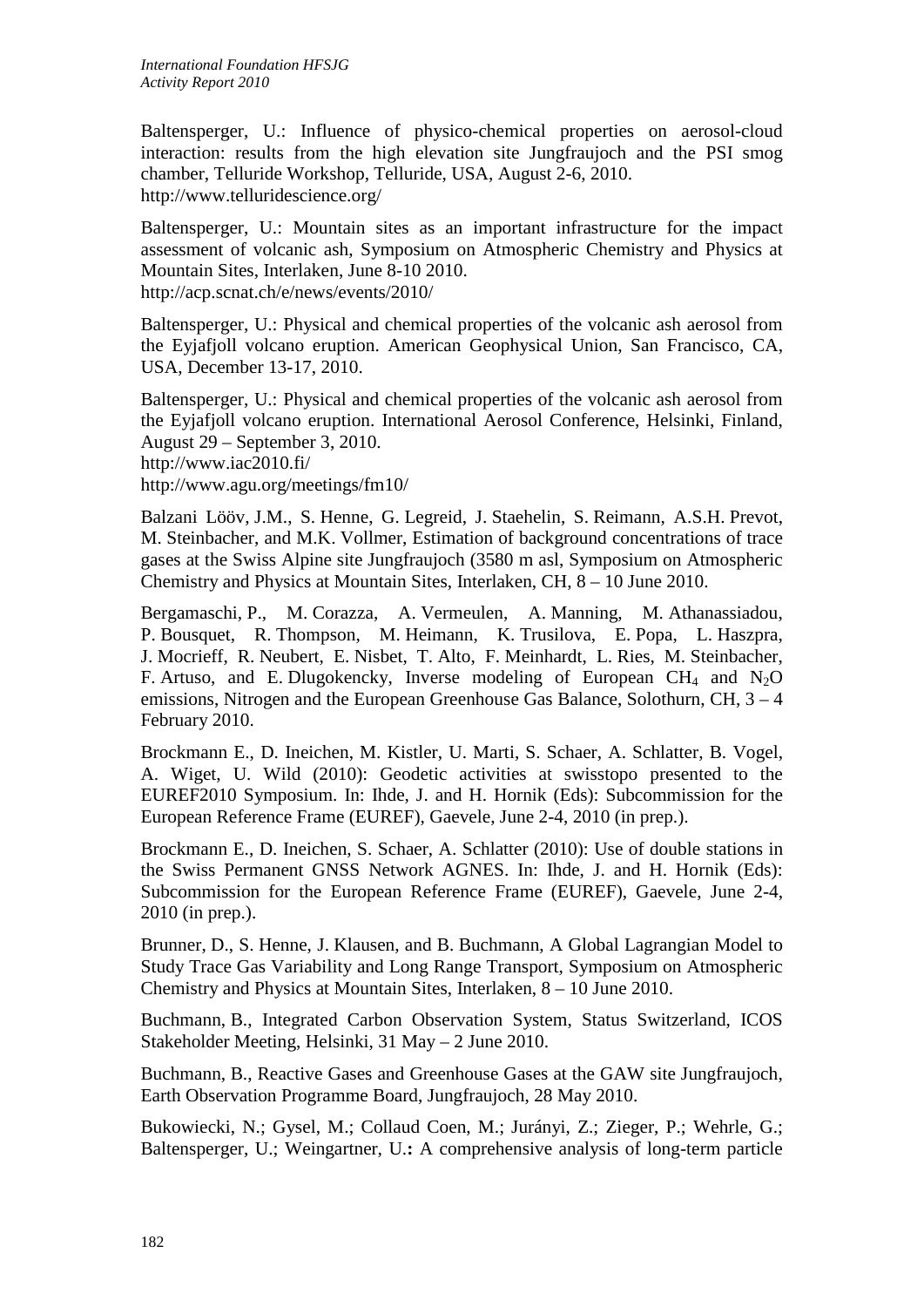number size distribution measurements at Jungfraujoch, Symposium on Atmospheric Chemistry and Physics at Mountain Sites, Interlaken, June 8-10 2010. http://acp.scnat.ch/e/news/events/2010/

Bukowiecki, N.; Gysel, M.; Collaud Coen, M.; Jurányi, Z.; Zieger, P.; Wehrle, G.; Baltensperger, U.; Weingartner, U.: Long-term particle number size distribution measurements at Jungfraujoch, International Aerosol Conference, Helsinki, Finland, August 29 – September 3, 2010, Abstract P2H2. http://www.iac2010.fi/

Chou, Cedric, O. Stetzer, E. Weingartner, Z. Jurányi, Z. A. Kanji, and U. Lohmann: "Measurements of IN properties at the Jungfraujoch using the Portable Ice Nucleation Chamber (PINC)", European Geosciences Union (EGU) General Assembly 2010, 2 – 7 May 2010 Vienna, Austria

Collaud Coen, M., E. Weingartner, S. Nyeki, M. Steinbacher and U. Baltensperger: Impact of synoptic weather types on the planetary boundary layer influence at the Jungfraujoch, Symposium on Atmospheric Chemistry and Physics at Mountain Sites, Interlaken, June 8-10 2010.

http://acp.scnat.ch/e/news/events/2010/

Collaud Coen, M., E. Weingartner, S. Nyeki and U. Baltensperger: A 14 year longterm trend analysis of aerosol parameters at the Jungfraujoch, Symposium on Atmospheric Chemistry and Physics at Mountain Sites, Interlaken, June 8-10 2010. http://acp.scnat.ch/e/news/events/2010/

Dils, B., M. De Mazière, C. Vigouroux, F. Forster, R. Sussmann, T. Borsdorff, P. Bousquet, T. Blumenstock, M. Buchwitz, S. Dalsoren, P. Demoulin, P. Duchatelet, C. Frankenberg, J. Hannigan, F. Hase, I. Isaksen, N. Jones, J.Klyft, I. Kramer, E. Mahieu, J. Mellqvist, L. Neef, J. Notholt, K. Petersen, I. Pison, O. Schneising, A. Strandberg, K. Strong, S. Szopa, J. Taylor, P. van Velthoven, M. van Weele, and S. Wood, A comparison of Methane data products from Chemistry Transport Models, SCIAMACHY and a network of FTIR stations, oral presentation at the "EGU 2010 General Assembly", 2-7 May 2010, Vienna, Austria, 2010. http://girpas.astro.ulg.ac.be/girpas/C2010/EGU2010-4593.pdf

Dinoev, T., I. Serikov, V. Simeonov, Y. Arshinov, S. Bobrovnikov, B. Calpini, H. van den Bergh, M. B. Parlange, "Temperature and aerosol backscatter ratio measurements with the Swiss Raman Lidar for meteorological applications", 25th International Laser Lidar Conference, 5 - 9 July 2010, St. Petersburg, Russia.

Duchatelet, P., P. Demoulin, F. Hase, E. Mahieu, P.F. Bernath, C.D. Boone, and K.A. Walker, Updating hydrogen fluoride (HF) FTIR time series above the Jungfraujoch: comparison of two retrieval algorithms and impact of line shape models, poster presented at the "EGU 2010 General Assembly", 2-7 May 2010, Vienna, Austria, 2010b.

http://girpas.astro.ulg.ac.be/girpas/C2010/EGU2010-1354-2.pdf http://girpas.astro.ulg.ac.be/girpas/C2010/Poster\_EGU\_2010\_HF.pdf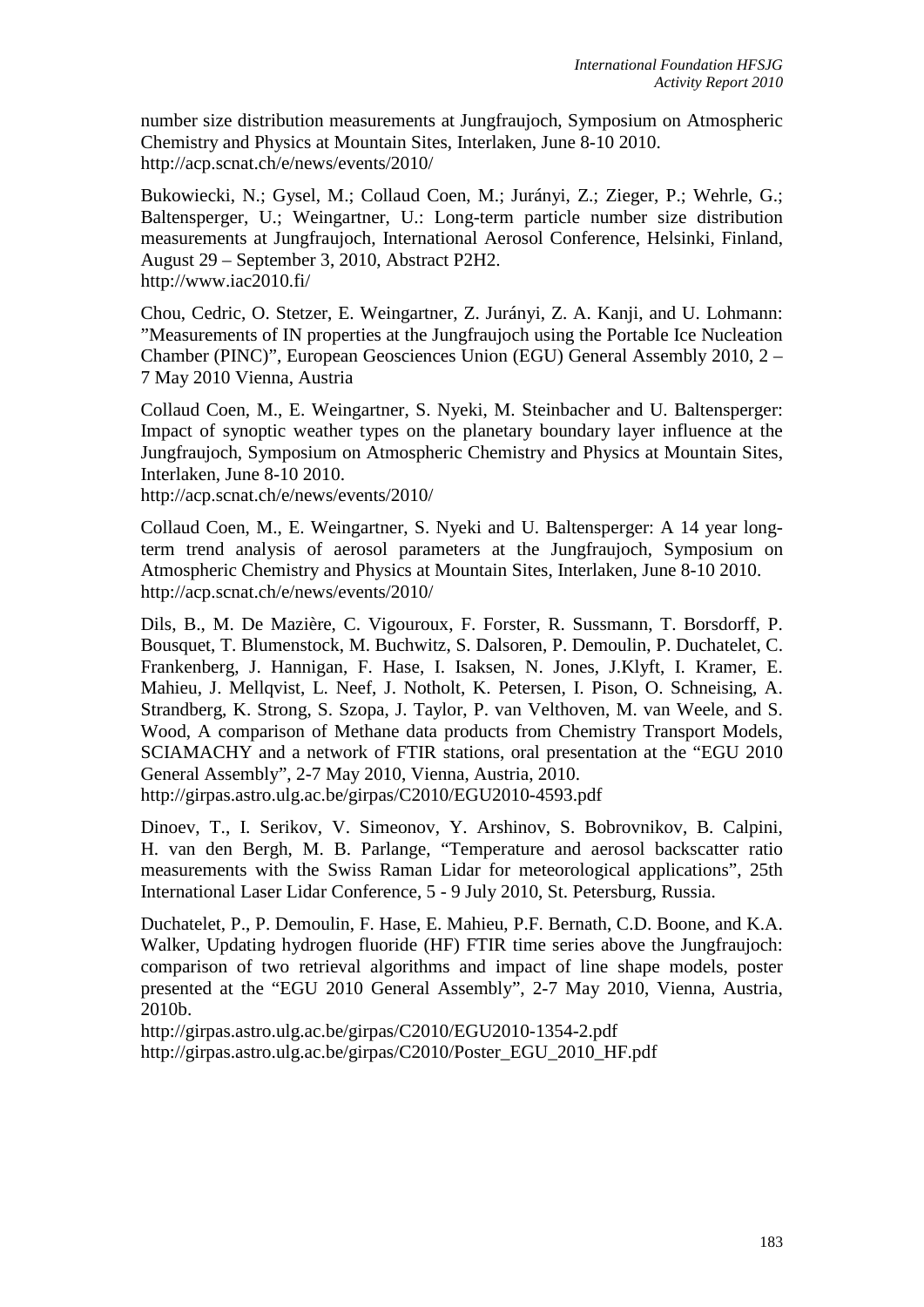Duchatelet, P., E. Mahieu, R. Zander, and R. Sussmann, Trends of  $CO_2$ ,  $CH_4$  and  $N_2O$ over 1985-2010 from high-resolution FTIR solar observations at the Jungfraujoch station, poster presented at the "EGU 2010 General Assembly", 2-7 May 2010, Vienna, Austria, 2010c.

http://girpas.astro.ulg.ac.be/girpas/C2010/EGU2010-15418-2.pdf http://girpas.astro.ulg.ac.be/girpas/C2010/Poster\_EGU\_2010\_GHG.pdf

Emmenegger, L., Tuzson, B., Mohn, J., Heeb, N., Brunner, D., Steinbacher, M. and Buchmann, B. (2010). Regional pollution events observed by continuous measurements of  $\delta^{13}C$ -CO<sub>2</sub> and  $\delta^{18}O$ -CO<sub>2</sub> at Jungfraujoch using quantum cascade laser spectroscopy. ACP Symposium on Atmospheric Chemistry and Physics at Mountain Sites. Interlaken, Switzerland.

Emmenegger, L., Tuzson, B., Mohn, J., Zahniser, M., Kammer, A. and Zeeman, M. J. (2010). Real-time measurement of δ13C and δ18O in CO2 by QCLAS - from the soil to the free troposphere. EGU 2010, European Geosciences Union, Vienna, Germany. Fierz-Schmidhauser, R., Zieger, P., Gysel, M., Weingartner, E., Baltensperger, U., Vaishya, A., O'Dowd, C. D., Jennings, S. G., Tuch, T., Wiedensohler, A., Ström, J., Henzing, B., Moerman, M., and Leeuw, G. d.: Relative humidity dependent light scattering of aerosols at various sites , International Aerosol Conference, Helsinki, Finland, August 29 – September 3, 2010, Abstract 7E3. http://www.iac2010.fi/

Fiore, A., D. Jaffe, E. Fischer, J. Staehelin, S. Pandey, M. Steinbacher, and C. Zellweger, Measured and modelled PAN mixing ratios in the free troposphere, Symposium on Atmospheric Chemistry and Physics at Mountain Sites, Interlaken, CH, 8 – 10 June 2010.

Flückiger, E.O., Terrestrial effect of cosmic rays, 22<sup>nd</sup> European Cosmic Ray Symposium, Turku, Finland, 3-6 August 2010, abstract, 2010.

Froidevaux, M., Ch. Higgins, V. Simeonov, I. Serikov, H.van den Bergh, R. Calhoun, P.Ristori, E. Pardyjak, and M. Parlange, "Turbulent Atmospheric Boundary Layer Evaporation (TABLE) experiment: preliminary results", 25th International Laser Lidar Conference, 5 - 9 July 2010, St. Petersburg, Russia.

Henne, S., D. Brunner, J. Klausen, B. Buchmann, Inter-Annual Variability of CO and CH4 Observations Interpreted by a Global Lagrangian Transport Model, European Geophysical Union, Vienna, 3 – 7 May 2010.

Henne, S., D. Brunner, J. Klausen, B. Buchmann, Inter-Annual Variability of CO and CH4 Observations Interpreted by a Global Lagrangian Transport Model, NOAA ESRL Global Monitoring Annual Meeting, Boulder, Colorado, 18 – 19 May 2010.

Henne, S., C. Hüglin, D. Brunner, M. Steinbacher, and B. Buchmann, Robust estimation of baseline signal considering latitudinal concentration gradients, Symposium on Atmospheric Chemistry and Physics at Mountain Sites, Interlaken, CH, 8 – 10 June 2010.

Hueglin, C., Performance of laserspectroscopic technologies for determination of regulated compounds, Workshop and Conference on Current and Future Air Quality Monitoring, Royal Society of Chemistry/AirMonTech, London, GB, 14 – 15 December 2010.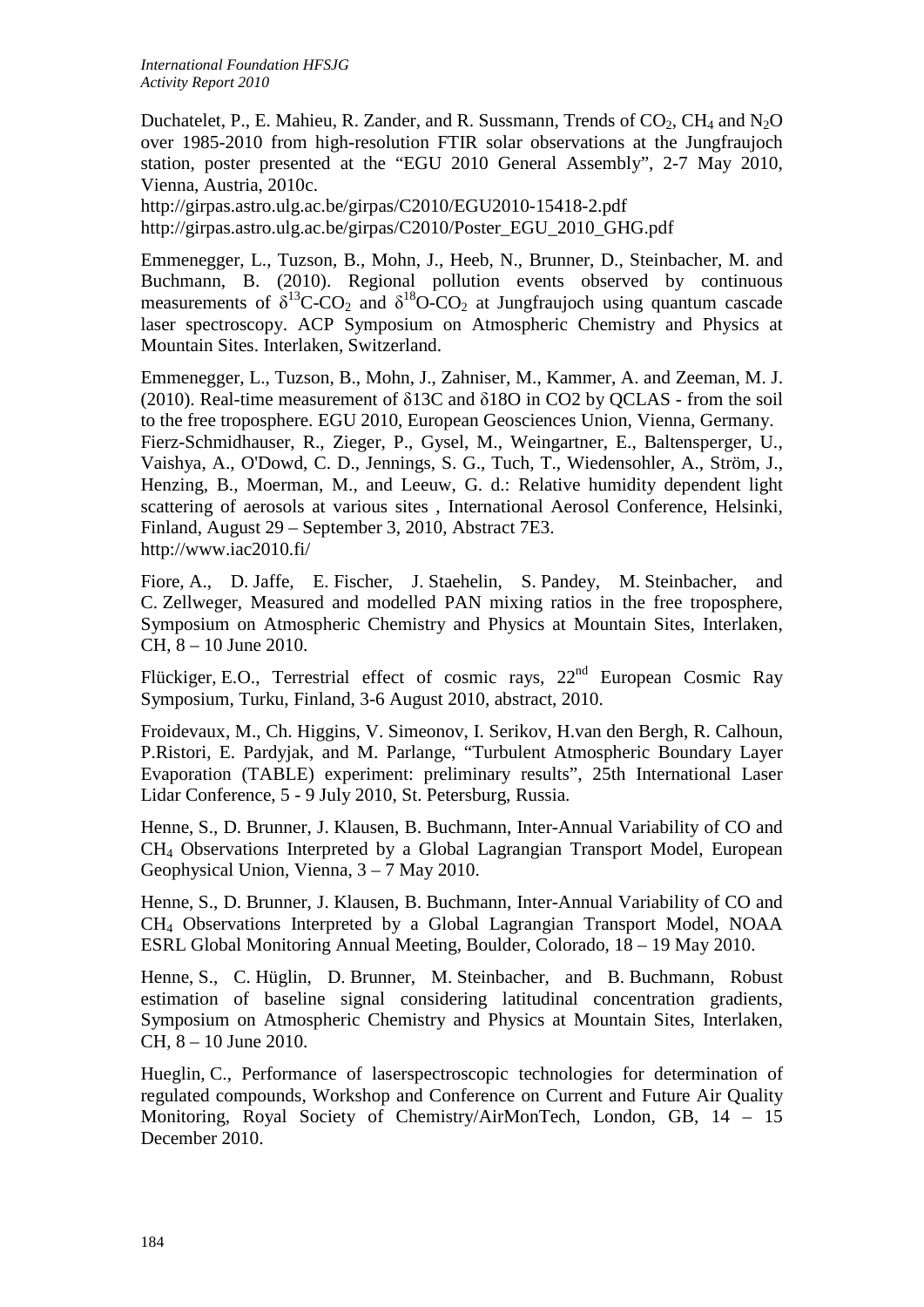Hueglin, C., Recent technologies for air pollution monitoring, Workshop and Conference on Current and Future Air Quality Monitoring, Royal Society of Chemistry/AirMonTech, London, GB, 14 – 15 December 2010.

Jurányi, Z., Gysel., M., Weingartner, E., Baltensperger, U.: Long-term cloud condensation nucleus concentration measurement at Jungfraujoch, Symposium on Atmospheric Chemistry and Physics at Mountain Sites, Interlaken, June 8-10 2010. http://acp.scnat.ch/e/news/events/2010/

Kaiser, A., H. Scheifinger, M. Steinbacher, S. Gilge, L. Ries, C. Uglietti, and M. Leuenberger, Meteorological interpretation of the high Alpine carbon dioxide and ozone concentrations, Symposium on Atmospheric Chemistry and Physics at Mountain Sites, Interlaken, CH, 8 – 10 June 2010.

Kammermann, L.; Gysel, M.; Weingartner, E.; Baltensperger, U., Hygroscopicity of the central European free tropospheric aerosol: A 13-month study at the high alpine site Jungfraujoch, International Aerosol Conference, Helsinki, Finland, August 29 – September 3, 2010, Abstract P2H3. http://www.iac2010.fi/

Keller, C. A., D. Brunner, M. K. Vollmer, S. O'Doherty, A. Manning, and S. Reimann, Halogenated Greenhouse Gas Emissions Inferred from Ambient Air Measurements and 222Rn, European Geophysical Union, Vienna, 3 – 7 May 2010.

Keller, C. A., D. Brunner, M. K. Vollmer, S. Henne, and S. Reimann, Allocation and Trends of Halogenated Hydrocarbon Emissions in Europe as Observed from Jungfraujoch, Symposium on Atmospheric Chemistry and Physics at Mountain Sites, Interlaken, 8 – 10 June 2010.

Keller, C. A., M. K. Vollmer, D. Brunner, F. Conen, and S. Reimann, Halogenated Greenhouse Gas Emissions inferred from Ambient Air Measurements and Radon-222 at Jungfraujoch, Symposium on Atmospheric Chemistry and Physics at Mountain Sites, Interlaken, 8 – 10 June 2010.

Kerzenmacher, T., B. Dils, N. Kumps, A. C. Vandaele, T. Blumenstock, C. Clerbaux, P.-F. Coheur, P. Demoulin, P, Duchatelet, M, George, F, Hase, N. Jones, E. Mahieu, J. Notholt, K. Petersen, A. Razavi, T. Ridder, M. Schneider, C. Senten, G. Vanhaelewyn, C. Vigouroux, C. Wespes, and M. De Mazière, Validation of HNO<sub>3</sub>, CO and CH4 column data from IASI using ground-based FTIR data, oral presentation at the second IASI international conference, 25-29 January 2010, Sévrier, France, 2010.

http://girpas.astro.ulg.ac.be/girpas/C2010/abstract\_IASI2010.txt

Lejeune, B., E. Mahieu, C. Servais, P. Duchatelet, and P. Demoulin, Optimized approach to retrieve information on the tropospheric and stratospheric carbonyl sulfide (OCS) vertical distributions above Jungfraujoch from high-resolution FTIR solar spectra, poster presented at the "EGU 2010 General Assembly", 2-7 May 2010, Vienna, Austria, 2010.

http://girpas.astro.ulg.ac.be/girpas/C2010/EGU2010-3513.pdf http://girpas.astro.ulg.ac.be/girpas/C2010/EGU2010\_OCS\_BL.pdf

Leuenberger, M., and C. Uglietti, Atmospheric  $O_2$  and  $CO_2$  at the High Alpine Station Jungfraujoch, Switzerland - a comparison between online and flask measurements, in Symposium on Atmospheric Chemistry and Physics at Mountain Sites, edited by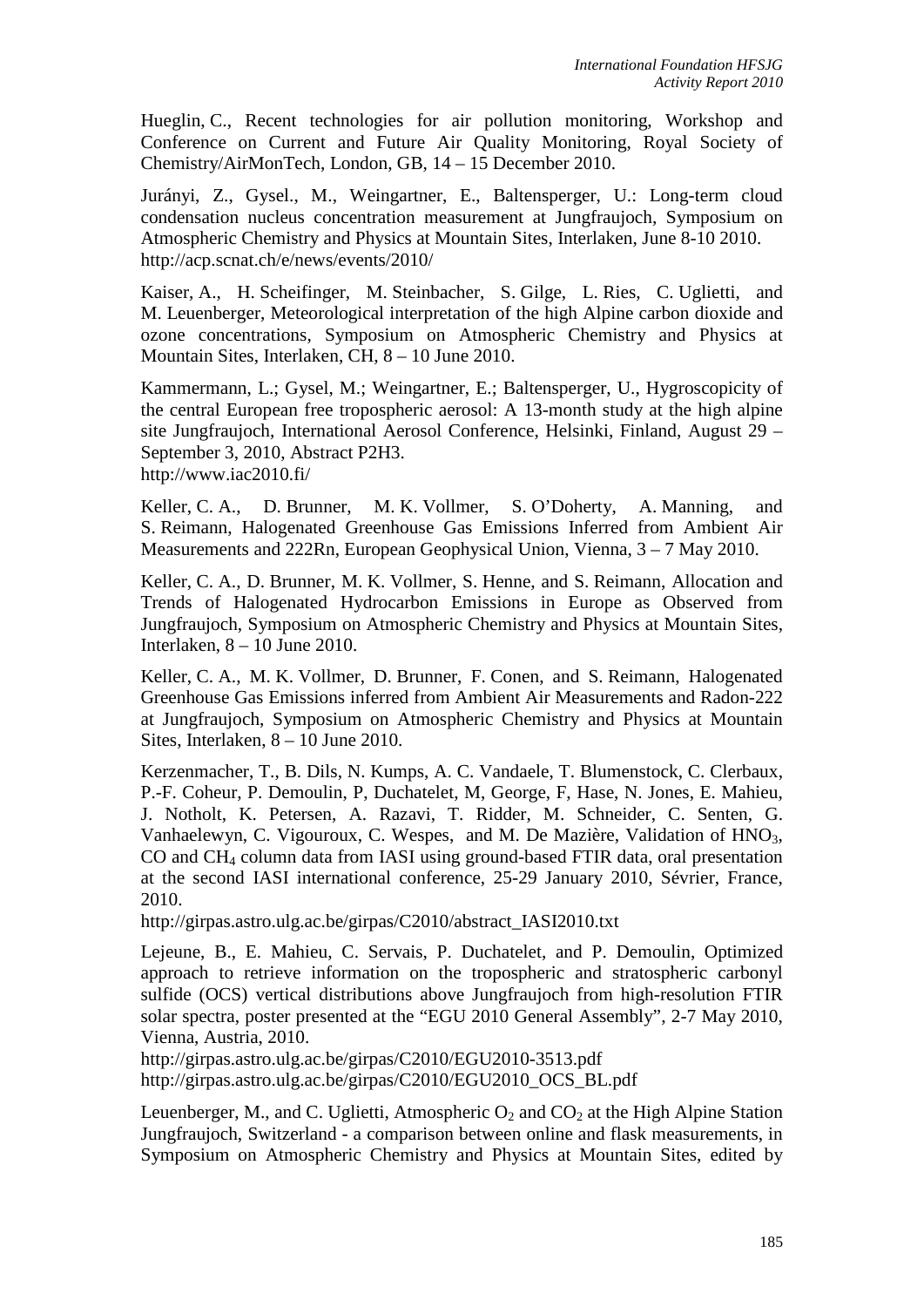ACP commission of scnat, pp. 41-42, Paul Scherrer Institut, Interlaken, Switzerland, June 8-10, 2010.

http://acp.scnat.ch/e/news/events/2010/

Mahieu, E., C. P. Rinsland, T. Gardiner, R. Zander, P. Demoulin, M.P. Chipperfield, R. Ruhnke, L.S. Chiou, M. De Mazière, P. Duchatelet, B. Lejeune, G. Roland, and C. Servais, Recent trends of inorganic and halogenated source gases above the Jungfraujoch and Kitt Peak stations derived from high-resolution FTIR solar observations, poster presented at the "EGU 2010 General Assembly", 2-7 May 2010, Vienna, Austria, 2010.

http://girpas.astro.ulg.ac.be/girpas/C2010/EGU2010-2420-3.pdf http://girpas.astro.ulg.ac.be/girpas/C2010/EGU2010\_Cly\_CCly\_FINAL.pdf

Meier, M.F., M. Collaud Coen, G. Wehrle and B. Grobéty, Single Particle Analysis of Saharan Dust Sampled on Jungfraujoch,  $20<sup>th</sup>$  Annual VM Goldschmidt Conference, Knoxville, Tennessee, USA, June 13-18 2010, Geochimica et Cosmochimica Acta, 74, Issue 11, Supplement 1, A695, 2010.

Meijer, Y.J., T. Fehr, R. von Kuhlmann, R.M. Koopman, A. Pellegrini, G. Busswell, M. Ghule, I. Mustafee, N. Scott, M. De Mazière, S. Niemeijer, R. van Deelen, H. Baltzer, G. Corlett, F. Collard, J. Dorandeau, J.-C. Lambert, A. Piters, D. Smith, GECA: ESA's next generation validation data centre, poster presented at the ESA Living Planet Symposium, (Bergen, Norway, June 28-July 2, 2010), ESA Special Publication SP-686, 2010.

Nyeki, S., C. Wehrli, and J. Gröbner, Long-term Aerosol Optical Depth (AOD) Measurements from the GAW-PFR Network, International Polar Year Conference, Oslo, Norway, 8-12 June, 2010.

Nyeki, S., C. Wehrli, J. Gröbner, and L. Vuilleumier, Long-term Aerosol Optical Depth (AOD) measurements at the Jungfraujoch Global GAW station, Symposium on Atmospheric Chemistry and Physics at Mountain Sites, Interlaken, Switzerland, June 8-10, 2010.

Pandey, S., J. Staehelin, D. Brunner, M. Steinbacher, U. Weers, C. Zellweger, E. Weingartner, and M. Collaud Coen, M.,  $NO<sub>v</sub>$  speciation and relationship with PAN in the troposphere from measurements at Jungfraujoch, Symposium on Atmospheric Chemistry and Physics at Mountain Sites, Interlaken, CH, 8 – 10 June 2010.

Pandey, S., S. Henne, J. Staehelin, U. Weers, L. Ries, M. Steinbacher, and T.Peter, PAN transport at Alpine sites from European planetary boundary layer, American Geophysical Union Fall Meeting, San Francisco, USA; 13 – 17 Decmber 2010.

Pinardi, G., R. Campion, M. Van Roozendael, C. Fayt, J. van Geffen, B. Galle, S. Carn, P. Valks, M. Rix, S. Hildago, J. Bourquin, G. Garzon, S. Inguaggiato, Comparison of Volcanic  $SO_2$  Flux Measurements From Satellite And From The NOVAC Network, Proceedings of the 2010 EUMETSAT conference, Cordoba, Spain, 20-24 September 2010.

Pinardi, G., J.-C. Lambert, J. Granville, M. Van Roozendael, A. Delcloo, H. De Backer, P. Valks, N. Hao, Overview of The Validation of GOME-2 Total And Tropospheric NO2 Columns, Proceedings of the 2010 EUMETSAT conference, Cordoba, Spain, 20-24 September 2010.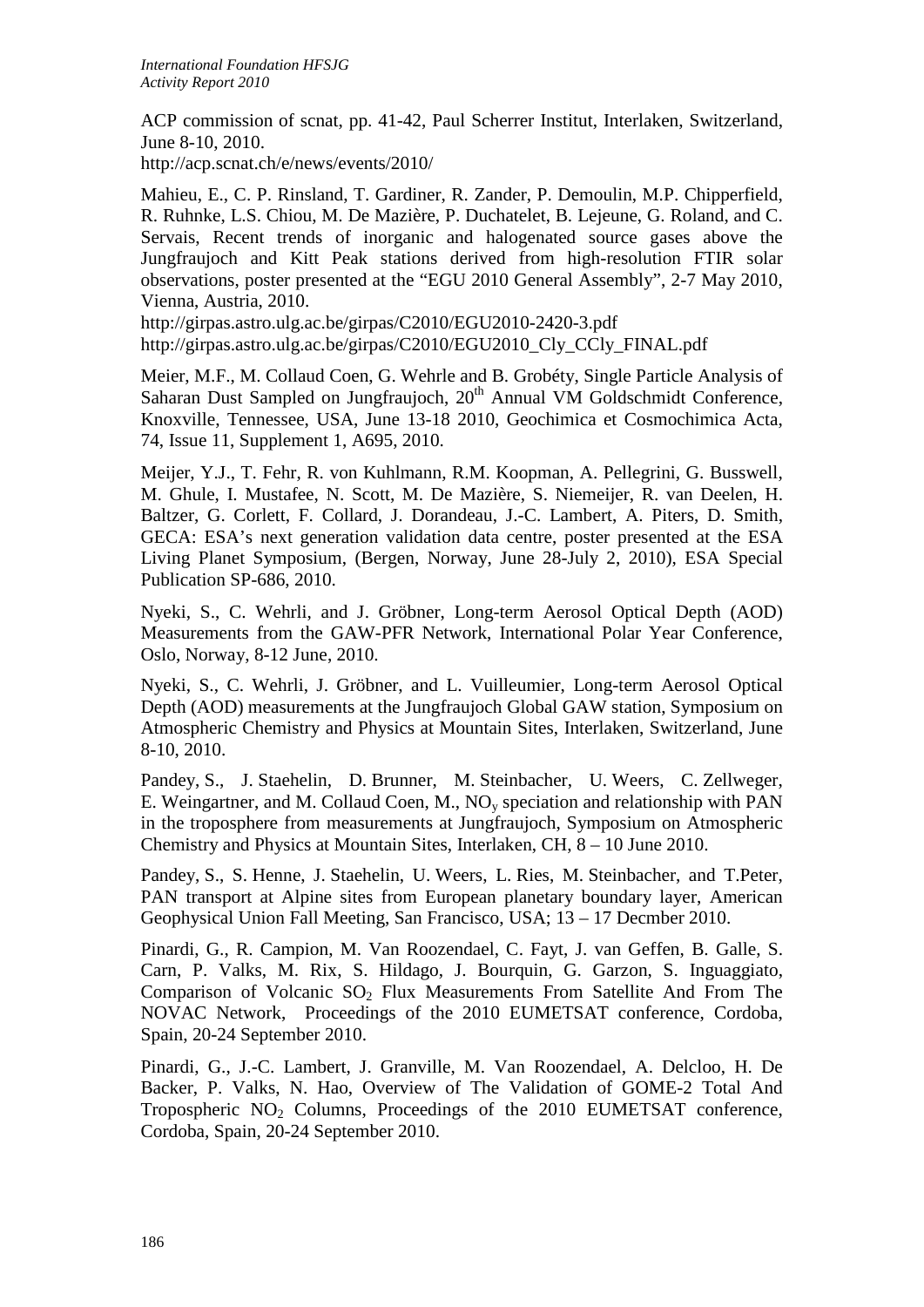Reimann, S., C. A. Keller, D. Brunner, M. K. Vollmer, S. O'Doherty, A. Manning, Top-Down Validation of European Halocarbon Emission Inventories, NOAA ESRL Global Monitoring Annual Meeting, Boulder, Colorado, 18 – 19 May 2010.

Reimann, S. and M. K. Vollmer, Hydorfluoroolefines (HFOs): Measured before produced, AGAGE  $42<sup>nd</sup>$  Meeting of AGAGE scientists and Cooperating Networks, Melbourne, 8 – 11 November 2010

Rinsland, C.P., E. Mahieu, P. Demoulin, L.S. Chiou, R. Zander and J.-M. Hartmann, Long-term trend of carbon tetrachloride  $(CCl<sub>4</sub>)$  from ground-based high-resolution infrared solar spectra recorded at the Jungfraujoch, oral presentation at the "EGU 2010 General Assembly", 2-7 May 2010, Vienna, Austria, 2010. http://girpas.astro.ulg.ac.be/girpas/C2010/EGU2010-1819-3.pdf

Ruckstuhl, A.F., S. Henne, S. Reimann, M. Steinbacher, B. Buchmann, and C. Hueglin, Estimation of background concentrations of atmospheric trace gases using robust local regression, Symposium on Atmospheric Chemistry and Physics at Mountain Sites, Interlaken, CH, 8 – 10 June 2010.

Ruhnke, R., M.P. Chipperfield, M. De Mazière, J. Notholt, S. Barthlott, R.L. Batchelor, R.D. Blatherwick, Th. Blumenstock, M.T. Coffey, P. Duchatelet, H. Fast, W. Feng, A. Goldman, D.W.T. Griffith, K. Hamann, J.W. Hannigan, F. Hase, N.B. Jones, A. Kagawa, Y. Kasai, O. Kirner, R. Kohlhepp, W. Kouker, I. Kramer, R. Lindenmaier, E. Mahieu, R.L. Mittermeier, B. Monge-Sanz, I. Murata, H. Nakajima, I. Morino, M. Palm, C. Paton-Walsh, Th. Reddmann, M. Rettinger, C.P. Rinsland, M. Schneider, C. Senten, B.-M. Sinnhuber, D. Smale, K. Strong, R. Sussmann, J.R. Taylor, G. Vanhaelewyn, T. Warneke, C. Whaley, M. Wiehle, and S.W. Wood, Observed and simulated time evolution of HCl, ClONO2, and HF total columns, oral presentation at the "EGU 2010 General Assembly", 2-7 May 2010, Vienna, Austria, 2010.

http://meetingorganizer.copernicus.org/EGU2010/EGU2010-8100.pdf

Scheeren, B., and M. Steinbacher, Comparing in-situ greenhouse gas observations from Jungfraujoch and Ispra: on the role of advection of Po Valley air pollution, Symposium on Atmospheric Chemistry and Physics at Mountain Sites, Interlaken, CH, 8 – 10 June 2010.

Simeonov, V., T. Dinoev , B. Calpini , S. Bobrovnikov , Y. Arshinov, P. Ristori , H. van den Bergh , and M. Parlange, " A Raman lidar as operational tool for water vapor profiling in the Swiss Meteorological Office", 25th International Laser Lidar Conference, 5 - 9 July 2010, St. Petersburg, Russia.

Staehelin, J., J. Cui, S. Pandey, M. Sprenger, M. Steinbacher, S. Henne, and M. Collaud Coen, Ozone and ozone precursors at Jungfraujoch (Switzerland): Data analysis and long-term changes, Symposium on Atmospheric Chemistry and Physics at Mountain Sites, Interlaken, CH, 8 – 10 June 2010.

Steinbacher, M., Experiences from the Swiss National Air Pollution Monitoring Network, International Workshop on GAW, Jakarta, IDN, 06 – 07 October 2010.

Steinbacher, M., D. Brunner, S. Henne, M. K. Vollmer, S. Reimann, In-situ Methane Observations at Jungfraujoch: European Source Allocations and Emission estimates, Symposium on Atmospheric Chemistry and Physics at Mountain Sites, Interlaken, 8 – 10 June 2010.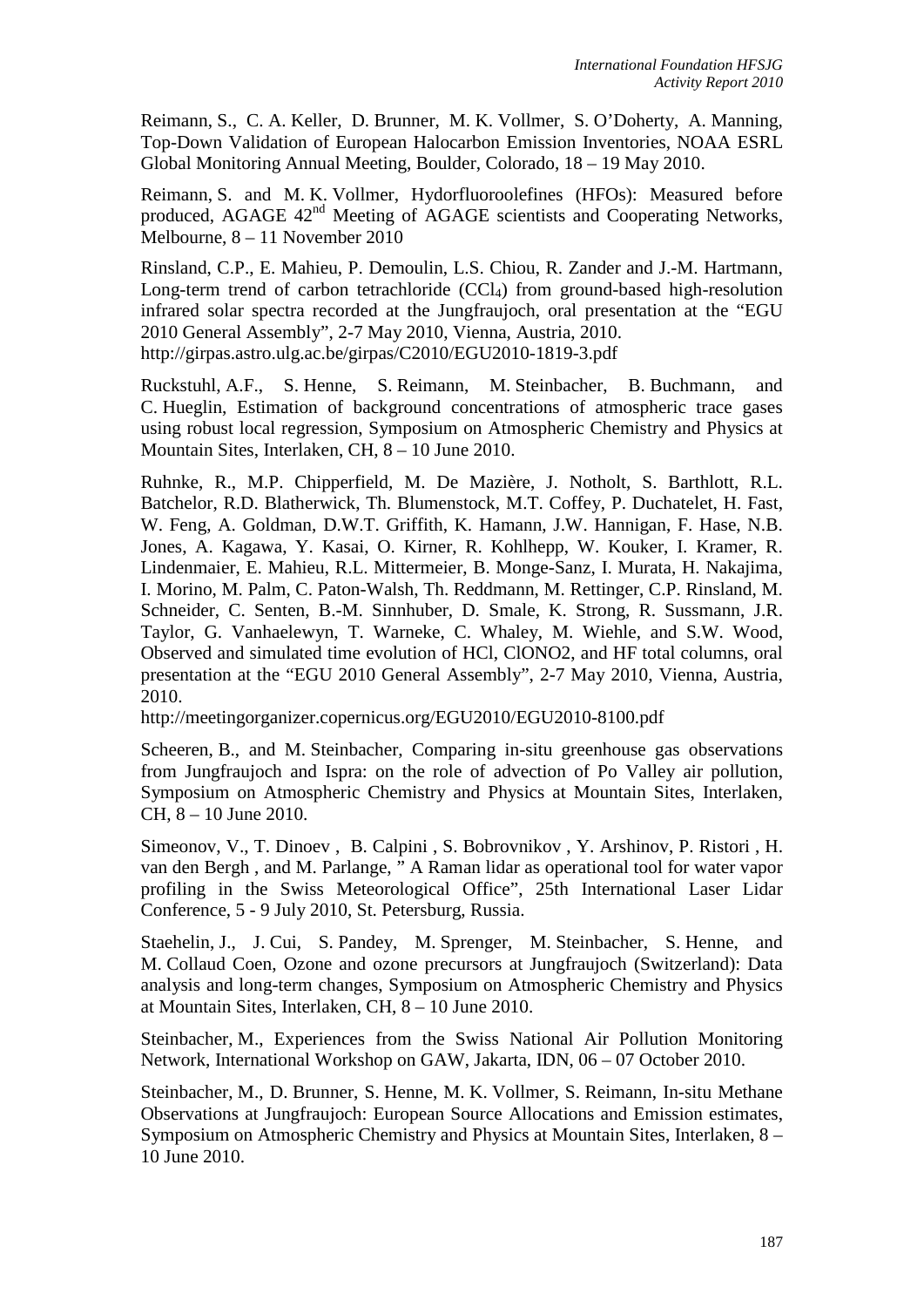Steinbacher, M. S. Reimann, M. K. Vollmer, M. Hill, C. Hueglin, VOC Observations Within the Swiss National Air Pollution Monitoring Network, 3rd WMO/GAW expert meeting on global observations of VOCs, Helsinki, 29 – 30 June 2010.

Steinbacher, M., B. Schwarzenbach, B. Buchmann, C. Hueglin, Continuous in-situ Air Quality Measurements at Jungfraujoch as Part of the Swiss National Air Pollution Monitoring Network (NABEL), Symposium on Atmospheric Chemistry and Physics at Mountain Sites, Interlaken, 8 – 10 June 2010.

Steinbacher M., C. Zellweger, and C. Hueglin, Continuous in-situ  $CH_4$  and  $CO_2$ Observations at Jungfraujoch using Cavity Ring Down Spectroscopy, Swiss Global Change Day, Bern, 20 April 2010.

Sussmann, R., T. Borsdorff, M. Rettinger, C. Camy-Peyret, P. Demoulin, P. Duchatelet, E. Mahieu, C. Servais, and the NDACC-FTIR team, Water vapor trends from the NDACC-FTIR network, oral presentation at the "EGU 2010 General Assembly", 2-7 May 2010, Vienna, Austria, 2010.

http://girpas.astro.ulg.ac.be/girpas/C2010/EGU2010-8569-1.pdf

Tuzson, B., Kammer, A., Zeeman, M. J., Mohn, J., Zahniser, M. and Emmenegger, L. (2010). In situ investigation of  $CO<sub>2</sub>$  dynamics of biosphere-atmosphere carbon exchange based on real-time measurement of  $\delta^{13}$ C and  $\delta^{18}$ O by QCLAS. COST-SIBAE WG3 Laser Workshop. Zürich, Switzerland.

Tuzson, B., Mohn, J., Steinbacher, M., Henne, S., Brunner, D. and Emmenegger, L. (2010). Long-term and in situ spectroscopic measurements of  $\delta^{13}C$  and  $\delta^{18}O$  of CO<sub>2</sub> at Jungfraujoch (3580 masl) reveal regional pollution events. ISI 2010, The Fifth International Symposium on Isotopomers. Amsterdam, Netherlands, 21 – 25 June 2010.

van der Laan, Ingrid and Sander van der Laan, presentation about the Jungfraujoch measurements of the Climate and Environmental Physics Division, University of Bern, Oeschger plenary meeting, Gwatt, 2010.

Vanhaelewyn, G., P. Duchatelet, N. Kumps, C. Senten, C. Vigouroux, B. Dils, C. Hermans, P. Demoulin, E. Mahieu and M. De Mazière, Preliminary comparisons of the error budgets associated with ground-based FTIR measurements of atmospheric HCl and HF profiles at Ile de la Réunion and Jungfraujoch, poster presented at the "3<sup>rd</sup> GEOmon General Assembly", 18-20 January 2010, Royal Astronomical Society, London, United Kingdom, 2010.

http://girpas.astro.ulg.ac.be/girpas/C2010/Meeting%20Program%20Book\_GEOmon\_ GA\_2010\_pp26-27.pdf

Vanhaelewyn, G., P. Duchatelet, C. Vigouroux, B. Dils, N. Kumps, C. Hermans, P. Demoulin, E. Mahieu. R. Sussmann, and M. De Mazière, Comparison of the error budgets associated with ground-based FTIR measurements of atmospheric CH4 profiles at Ile de la Réunion and Jungfraujoch, oral presentation at the "EGU 2010 General Assembly", 2-7 May 2010, Vienna, Austria, 2010.

http://girpas.astro.ulg.ac.be/girpas/C2010/EGU2010-15537.pdf

Verebélyi, E., Miller, M., Tóth, L.V., Makai, Z., Marton, G., CO survey of ARCHEOPS cold cores, Journal of Physics, Conference Series, **218**, Issue 1, pp. 012023, 2010

Vigouroux, C., P. Demoulin, T. Blumenstock, M. Schneider, J. Klyft, M. Palm, T. Gardiner, M. De Mazière, C. Servais, F. Hase, R. Kohlhepp, S. Bartholt, J. Mellqvist,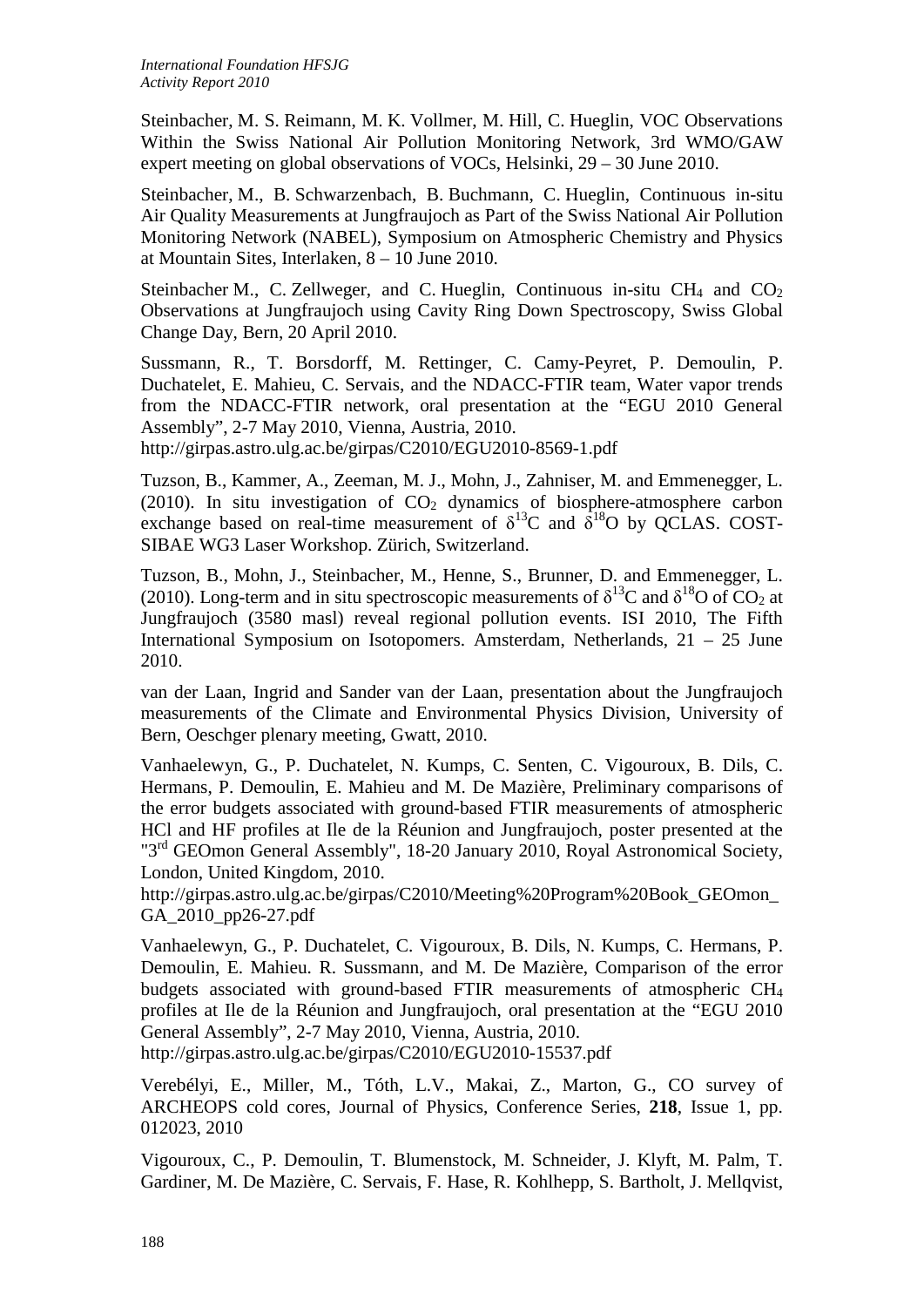and J. Notholt, Ozone tropospheric and stratospheric trends (1995-2008) over Western Europe from ground-based FTIR network observations, oral presentation at the "EGU 2010 General Assembly", 2-7 May 2010, Vienna, Austria, 2010. http://girpas.astro.ulg.ac.be/girpas/C2010/EGU2010-8500.pdf

Vollmer, M. K., Atmospheric Halogenated Trace Gases – Automated Measurements using Gas Chromatography – Mass Spectrometry (GC – MS), Agilent Forum, Basel, 7 – 8 September 2010.

Vollmer, M. K., et al., Atmospheric Histories and Global Emissions of the Anthropogenic Hydrofluorocarbons (HFCs) HFC-365mfc, HFC-245fa, HFC-227ea, and HFC-236fa, 41st Meeting of AGAGE scientists and Cooperating Networks, Beijing  $7 - 11$  June 2010.

Vuilleumier, L. and D. Walker, Estimation of cloud effect on UV erythemal irradiance using SW irradiance data, Eleventh BSRN Scientific Review and Workshop, Queenstown, New Zealand, 13-16 April 2010, Summary Report from the Eleventh BSRN Scientific Review and Workshop, 14 (2010) http://www.gewex.org/BSRN/BSRN-11\_Report-final.pdf

Vuilleumier, L. and D. Walker, Evolution of surface reflectivity in Switzerland between 1980 and 2008, Eleventh BSRN Scientific Review and Workshop, Queenstown, New Zealand, 13-16 April 2010, Summary Report from the Eleventh BSRN Scientific Review and Workshop, 16-17 (2010) http://www.gewex.org/BSRN/BSRN-11\_Report-final.pdf

Weingartner., E.: Influence of aerosol particles on cloud microphysical properties, Symposium on Atmospheric Chemistry and Physics at Mountain Sites, Interlaken, June 8-10 2010.

http://acp.scnat.ch/e/news/events/2010/

Yilmaz A., Denizli H., Iori M. ' Preliminary Test Results of a Prototype Detector at Sphinx Observatory Center', Turkish Physical Society 27th International Physics Congress, 14-17 September 2010, Istanbul, Turkey..

## **Edited Books**

Bommer C., Phillips M., Keusen H.R., Teysseire P. (2010). Construire sur le pergélisol: Guide pratique. Birmensdorf, Eidg. Forschungsanstalt für Wald, Schnee und Landschaft, SLF. 126 p.

PDF Download in German: http://www.slf.ch/dienstleistungen/buecher/9819.pdf

Häberlin, H.: "Photovoltaik – Strom aus Sonnenlicht für Verbundnetz und Inselanlagen", 2010. Electrosuisse-Verlag, CH-8320 Fehraltorf, ISBN 978-3-905214-62-8 and VDE Verlag, Berlin, ISBN 978-3-8007-3205-0 (in German)

Montzka, S. A. and Reimann, S., Ozone depleting substances (ODSs) and related chemicals, Chapt. 1, in: Scientific Assessment of ozone depletion, 2010, Global Ozone Research and Monitoring Project – Report number xxx, World Meteorological Organization, Geneva, 2011.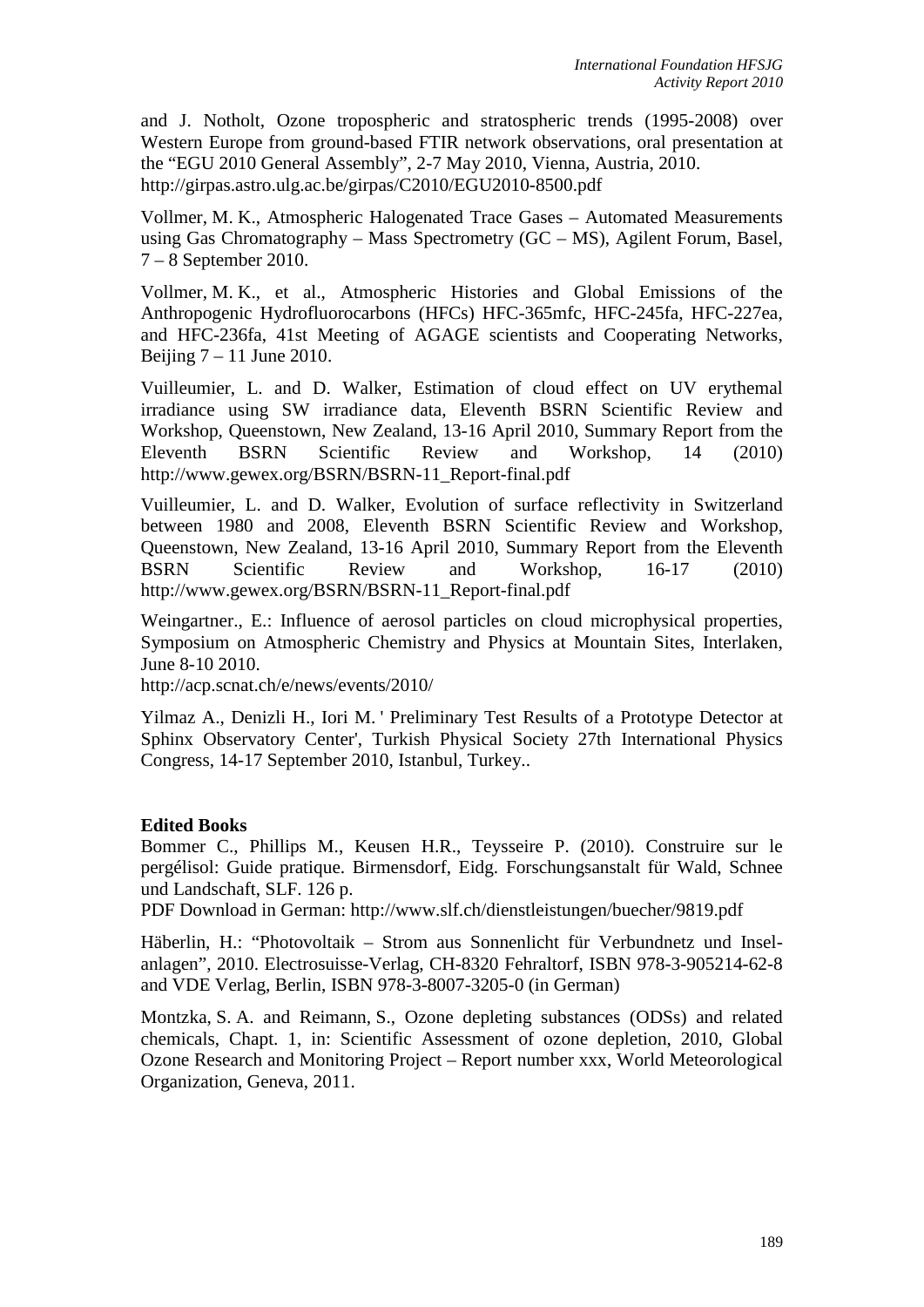## **Theses**

Bartlome, Marcel, Development of the Jungfraujoch UV DIAL Lidar to Observe the Vertical Ozone Distribution in the Context of Stratosphere Troposphere Exchange and Long Range Transport. Thèse EPFL, no 4636 (2010). Dir.: Valentin Simeonov, Marc Parlange. http://library.epfl.ch/theses/?nr=4636 DOI: 10.5075/epfl-thesis-4636

Bond, S. W. Sources and Sinks of Hydrogen in the Atmosphere during Transition to Hydrogen-based Transportation. PhD Thesis, ETH Zurich, 2010.

Farinotti, D., Simple methods for inferring glacier ice-thickness and snowaccumulation distribution, PhD Thesis, ETH Zürich, 2010.

Fierz, Rahel Andrea. Enhancement of the light scattering coefficient of atmospheric aerosol particles by water uptake. ETH (2010). Diss. ETH No. 18784 doi:10.3929/ethz-a-006113754. http://e-collection.ethbib.ethz.ch/view/eth:1535 .

Jurányi, Z.: Characterisation of the cloud condensation nuclei properties of complex aerosols: from the smogchamber to the free troposphere, Dissertation ETH Zürich, Diss. ETH No. 19238, 2010.

Kammermann, Lukas Peter. Aerosol hygroscopicity and CCN properties at remote sites. ETH (2010). doi:10.3929/ethz-a-006078109.Data publications and reports http://e-collection.ethbib.ethz.ch/view/eth:1356.

Ross, Jens-Ole, Simulation of atmospheric krypton-85 transport to assess the detectability of clandestine nuclear reprocessing, Doctoral thesis University of Hamburg, 2010, Reports on Earth System Science 82/2010, Max-Planck-Institut für Meteorology in Hamburg, ISSN 1614-1199.

Wacker, S., LIRAS – Long-wave Infrared Radiative forcing trend Assimilation over Switzerland, PhD Thesis, Universität Bern, 2010.

Yilmaz A., Study of Prototype Detector for UHE Tau-Neutrino Detection, Masters thesis, academic year: 2010-2011, Abant Izzet Baysal University, Bolu, Turkey.

## **Popular publications and presentations**

"Visite de l'observatoire du Sphinx au Jungfraujoch, Suisse," A. De Bruijn, Cercle Astronomique Mosan A.S.B.L., Dinant, Belgique. Éditions Copernic, 2010.

## **Data books and reports**

BAFU, NABEL Luftbelastung 2009. Umwelt Zustand Nr. 1016, pp. 142. Bundesamt für Umwelt, Bern, 2010.

Empa and BAFU, Technischer Bericht 2010 zum Nationalen Beobachtungsnetz für Luftfremdstoffe (NABEL), pp. 206, Dübendorf, 2010. Available online: http://www.empa.ch/plugin/template/empa/\*/99311

H. Häberlin: "Photovoltaik – Strom aus Sonnenlicht für Verbundnetz und Inselanlagen", 2010. Electrosuisse-Verlag, CH-8320 Fehraltorf, ISBN 978-3-905214-62-8 and VDE Verlag, Berlin, ISBN 978-3-8007-3205-0 (in German).

"Ozone, rayonnement et aérosols (GAW)" in Annalen 2009 MeteoSchweiz, Zürich SZ ISSN 0080-7338 pp. 115–131, 2010.